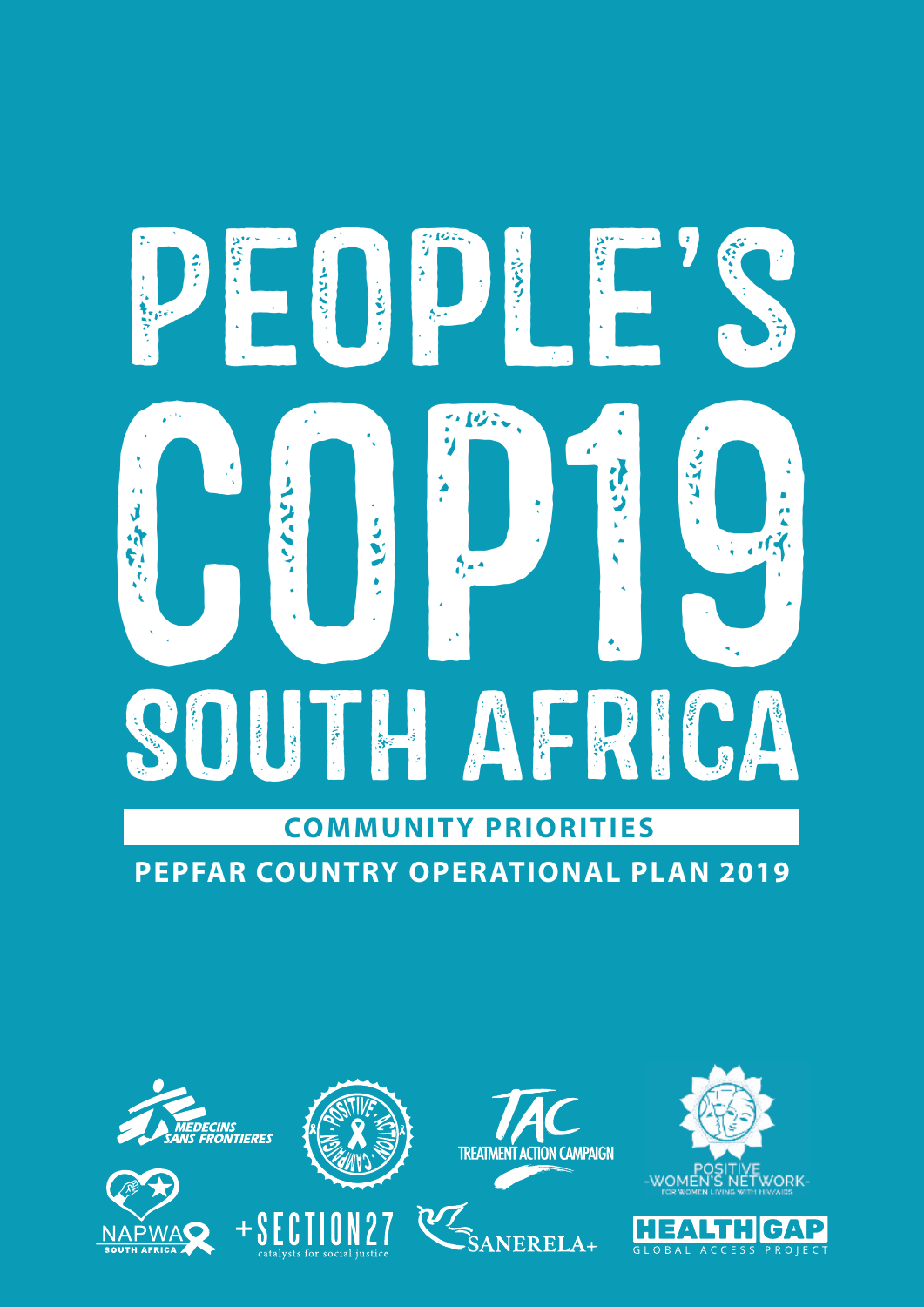

With only a year until 2020 – and the deadline to reach the 90-90-90 targets – South Africa is dangerously off track. Currently 7.1 million people are living with HIV in the country. New HIV infections remain high, according to the Thembisa model<sup>1</sup> at 275 000 in 2017, higher than the 231 000 estimated in the Human Sciences Research Council (HSRC) survey<sup>2</sup>.

Either way, given the current trajectory it seems highly unlikely that South Africa will reach the target of less than 100,000 new HIV infections by 2022 as outlined by the National Strategic Plan on HIV, TB, and STIs (NSP). The Thembisa model projects that new infections will only drop to around 198 000 by 2022.

At current levels, around 2.7 million people in South Africa who could benefit from treatment are not, with only 61.9% of people diagnosed with HIV receiving antiretroviral therapy in 2017 based on Thembisa estimates<sup>3</sup> (the HSRC survey paints a slightly rosier picture, at 71%). According to the Thembisa model projections, South Africa will only reach around 70.4% by 2020. This is a major red flag. The reality is that many people who are living with HIV are not on treatment – either never having known their HIV status, or having started on treatment then disengaged from care. Arguably the biggest challenge facing the public healthcare system today is to support many more people living with HIV to start and stay on treatment. Doing this in an often-dysfunctional healthcare system will not be easy.

WHO estimates that in South Africa alone there are 322,000 people with TB in 2017 (14,000 with drug resistant TB). The rates appear to be coming down slowly – largely as a result of ART coverage – although it is hard to state the rate of progress with any certainty. The bad news is that even in 2018, many people in South Africa with TB do not even get diagnosed.

In order to turn the tide on the national HIV and TB epidemics, we need to ensure that South Africa's PEPFAR funding is used optimally and with the most possible impact. However local monitoring of PEPFAR supported sites often paints a bleak picture of dysfunction and wasted resources. A targeted fact-finding mission was carried out in the City of Tshwane, Lejweleputswa and the North West to attempt to assess the state of a number of PEPFAR supported facilities. The results of this monitoring have been compiled into a report and also unpacked in the analysis below. As people living with and affected by HIV rooted in communities across the country, the priorities outlined in the "People's COP" reflect solutions to the realities seen every day on the ground.

We also note the impending cuts of up to 30% (USD 217 million) in COP19 that truly threaten the national HIV and TB response. We should note that for many years South Africa did not receive adequate financing for HIV and TB, with PEPFAR only increasing funding in the last few years. Further until COP18, much of this funding had been mostly dedicated to technical assistance programmes, not to services at the frontline of HIV and TB service delivery. For PEPFAR to now pull that funding before results can be seen is highly problematic.

PEPFAR must cut expensive technical assistance programmes that provide little value in the South African HIV response – and in fact sometimes hinder services as overburdened health professionals are taken away from delivering frontline services to attend numerous lengthy trainings. Instead fund game-changing and evidence-based interventions that will shift the tide in the HIV and TB response, as outlined below.

- Available at: http://www.hsrc.ac.za/en/media-briefs/hiv-aids-stis-and-tb/sabssm-launch-2018v2 3. See note 1 above.
- 

<sup>1.</sup> The Thembisa Model. Available at: https://www.thembisa.org

<sup>2.</sup> The South African National HIV Prevalence, Incidence, Behaviour and Communication Survey 2017.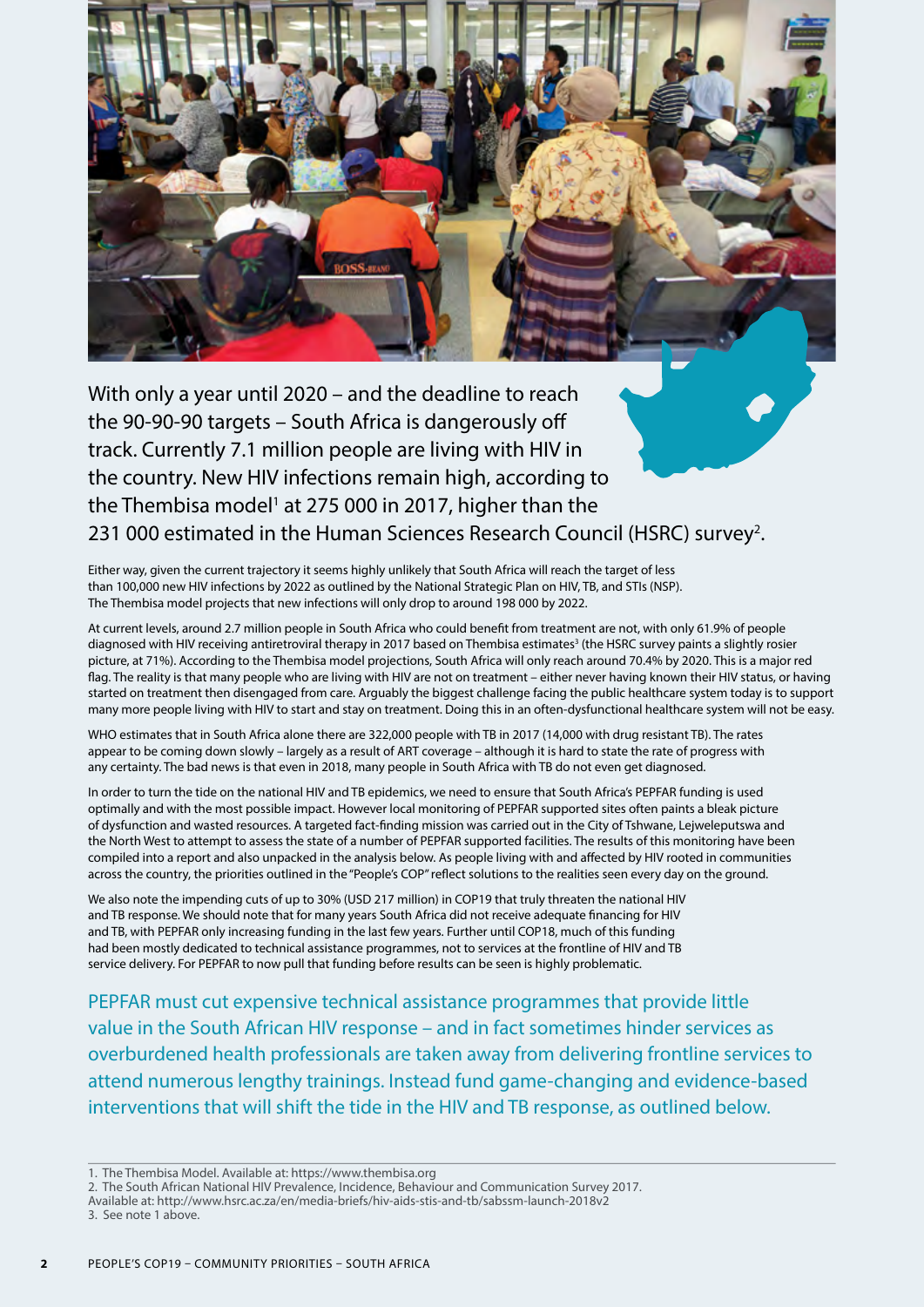# Priority interventions for COP19

## **1. PEPFAR must implement and maintain the promises made in COP18 to fund 20,000 supplemental frontline staff & 8 000 community healthcare workers.**

Human resource shortages are a major issue in South Africa. Ensuring access to quality healthcare services and ensuring everyone living with HIV and TB gets access to treatment and care depends largely on having enough qualified and committed staff. However, there are not enough open positions to employ the health workers we need. These shortages lead to long waiting times, longer hospital stays, higher numbers of deaths, and increased pressure on the few staff in place. One of the major causes of medicine stockouts and shortages are a result of staff being too busy to place orders in time. In order to ensure an effective HIV and TB response, we require PEPFAR to support the staffing costs of healthcare workers working in the frontline of healthcare delivery.

In light of the Government of South Africa's renewed commitment to retain the existing community healthcare workers (CHWs) outlined in the 2019 Budget Review<sup>4</sup>, we support that PEPFAR implement and maintain the promises made in COP18 to fund 20,000 supplemental frontline staff and 8,000 CHW's in line with the National Department of Health (NDoH) CHW programme. All frontline staff and CHW's must be practically trained in order to be able to provide a full package of services which shall, in addition to any other functions stipulated by NDoH, include the following:

- + Understand HIV and TB fully to offer up to date prevention and treatment literacy information;
- + Promote HIV testing at a facility and community level and offer information to help reduce risky sexual behaviour;
- + Promote and provide HIV self-testing kits and/or finger prick tests to marginalised and hard to reach communities not currently accessing health services through the clinic, linking those who gain positive results to facility services;
- + Provide lay counselling and adherence support services, including through home visits and through linkages with adherence clubs;
- + Provide basic mental health assessments and referrals in particular for people living with HIV facing treatment fatigue, depression and other mental health challenges;
- + Ensure people who access HIV treatment keep taking it and engage in defaulter tracing;
- + Trace people with TB or who are close to people with TB and ensure that they have access to, and take, treatment effectively;
- + Be able to identify people with advanced HIV and make urgent referrals to link those individuals into care.

We note that in order to effectively respond to HIV and TB, we must make use of suitably trained, adequately resourced and fully functional CHW's. Also, to note, the role of the Linkage Officer is not the same as a CHW based at a facility level as we have been assured. At monitored sites, the role of the Linkage Officers is to make three follow up calls to people living with HIV who miss clinic visits, after which they pass the details of the person to the WBOT team for follow up, where the teams exist.

Finally, all frontline staff, CHW's and cadres performing any of the associated functions must have the resources available in order

to engage in their functions effectively. In Tshwane, one Linkage Officer we spoke to had no access to a phone for over 2 weeks. One facility had 7 data capturers and the Linkage Officer working in limited space on two small desks. No facilities we monitored had access to internet. While this information is anecdotal, it points to dysfunction that prevents people who are lost to follow up being found and subsequently re-engaged in care.

*PEPFAR must implement and maintain the promises made in COP18 to fund 20,000 supplemental frontline staff & 8 000 community healthcare workers. We support that frontline staff and community healthcare workers be trained to deliver functions that focus on HIV and TB relief whilst also providing more comprehensive community healthcare services to reduce the burden of disease.* 



4. Budget Review 2019, National Treasury. Available at: http://www.treasury.gov. za/documents/national%20budget/2019/review/FullBR.pdf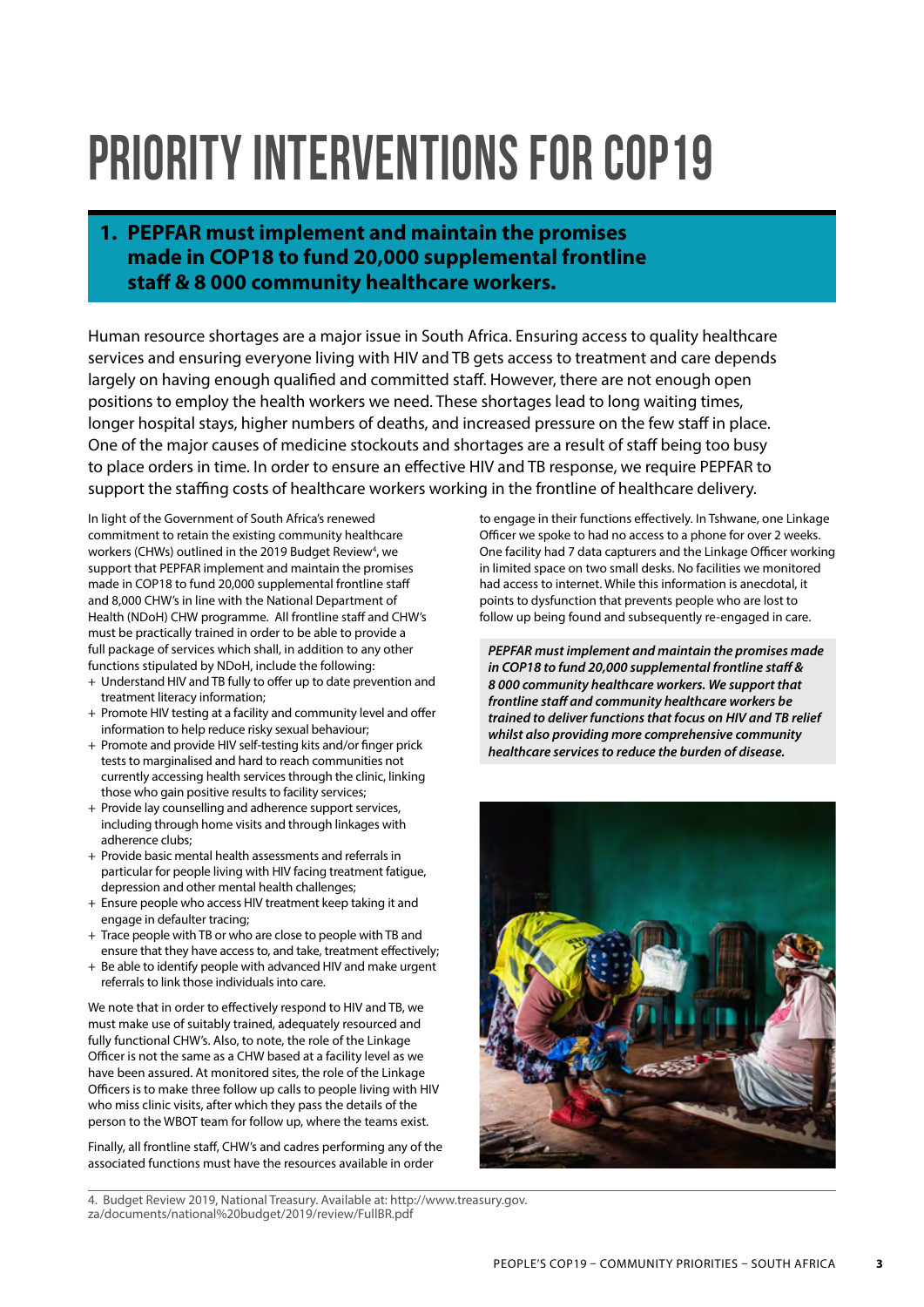## **2. COP19 must radically improve retention rates through an expansion of functional facility and community-based adherence clubs, piloting "Welcome Back Services", and financing a widespread treatment literacy program.**

Currently individuals are being lost in several places in the HIV cascade including between testing HIV positive and initiating on treatment, and interrupting treatment between initiation and long-term retention.

According to PEPFAR's 2018 data, while 743,889 people were initiated on treatment (TX\_NEW) during the year, treatment rolls increased by only 383,644 (TX\_NET\_NEW) by end Q4. Analysis at a district level shows that most of the PEPFAR priority districts achieved less than 60% of their net new goals, some far below that figure, pointing to many diagnosis and retention challenges. Some districts even had a negative Net New number, which signals a linkage and retention crisis. Several priority districts saw 10% or more of their total people lost by end 2018 including Buffalo City (54%) Chris Hani (10%), City of Johannesburg (23%), City of Tshwane (21%), eThekwini (11%), Zululand (13%), Capricorn (28%), Mopani (15%), Nkangala (38%), Dr Kenneth Kaunda (61%). While data challenges may account for some of these figures, the picture remains bleak.

For example, in Khayelitsha, where Médecins Sans Frontières (MSF) has medical operations, a study showed that up to 25% of the HIV positive cohort cumulatively disengaged from care in the first two years of initiating ART. By 2014, close to half of those previously on ART had dropped out of care or had a substantial gap in care the preceding year. Of patients presenting to HIV services in Western Cape with a low CD4 count (<50 cells/ul) the proportion of ARTexperienced patients increased from 14% in 2007 to 52% in 20175 .

Not only do we need to rectify this linkage and retention challenge for the health of people living with HIV, but also to close the tap on new infections. According to the Thembisa model, the most important epidemiological parameter to reduce new infections will be to target the infectiousness of people receiving ART. In other words, the most important intervention for reducing new infections is enabling people to get on treatment, stay on treatment, become and remain virally suppressed. As a further 3 million people are targeted to start treatment, effective strategies for ensuring we keep people on treatment and targeting these "losses" and 'missed opportunities' must be urgently implemented, addressing the underlying causes. We outline a selection of key interventions to address linkage, non-adherence and loss to follow up that should be included in the COP in 2019.

#### **5a. Implement & maintain facilitybased adherence clubs at 100% of PEPFAR supported facilities**

Adherence clubs are a way for people living with HIV and adhering properly to treatment, to collect their ARVs outside of their local clinic. People living with HIV who join an adherence club can collect their medication and join discussions about issues of treatment adherence. It is an opportunity to get the much-needed treatment literacy information and support to

remain adherent to their treatment. This is a much friendlier, simpler and quicker system than waiting in long clinic queues. Not only do the clubs promote better adherence but they also relieve the burden on health facilities that are already stretched to capacity. Given the increasing uptake of HIV treatment through "test and treat" this burden will only grow.

However, in many districts across the country, adherence clubs are reportedly dysfunctional. Research carried out by SANERELA at more than 200 adherence club visits in 2018 showed that instead of being a place to learn about adherence information and get a health check by a clinician, clubs were simply an ART collection point, with little further treatment information and no mental health component. Club members often do not understand the role of clubs or why they are in them. The clubs are failing to support people in long-term adherence on medicines due to these failings. This must be urgently rectified at all sites in COP18. All facility-based adherence clubs must be made functional as per the key components outlined below.

A recent fact-finding mission in the City of Tshwane shows that some progress is being made, with a few PEPFAR sites now having functioning adherence club models theoretically in place. This was determined after adherence club facilitators (in place since December 2018) explained the model being implemented in recruitment and during club meetings. This was not however verified by observing a club meeting. However, at all sites monitored only one adherence club facilitator was operating: be it in a site servicing as many as 3652 or even 11,495 people on ART. We will not address South Africa's major retention challenge at these ratios.

#### **5b. Establish community-based adherence clubs linked to PEPFAR supported facilities**

Building on the commitment last year, COP19 should expand this model of adherence clubs deeper into communities. This will support people living with HIV who are unable to easily access facilities, people who want to collect ART closer to home, and also support facilities with small infrastructure and no space to host clubs on site (a challenge widely reported by PLHIV sector members).

MSF and the Treatment Action Campaign (TAC) piloted adherence clubs in clinics across Khayelitsha in the Western Cape in 2007, which were subsequently taken over by the Western Cape Provincial Health Department in 2012. A study of the MSF & TAC run adherence clubs showed that of the 3,216 patients enrolled (70% of whom were women), retention

<sup>5.</sup> Kaplan SR, Oosthuizen C, Stinson K, Little F, Euvrard J, Schomaker M, et al. (2017) Contemporary disengagement from antiretroviral therapy in Khayelitsha, South Africa: A cohort study. PLoS Med 14(11): e1002407. https://www.ncbi.nlm.nih.gov/pmc/articles/PMC5675399/pdf/pmed.1002407.pdf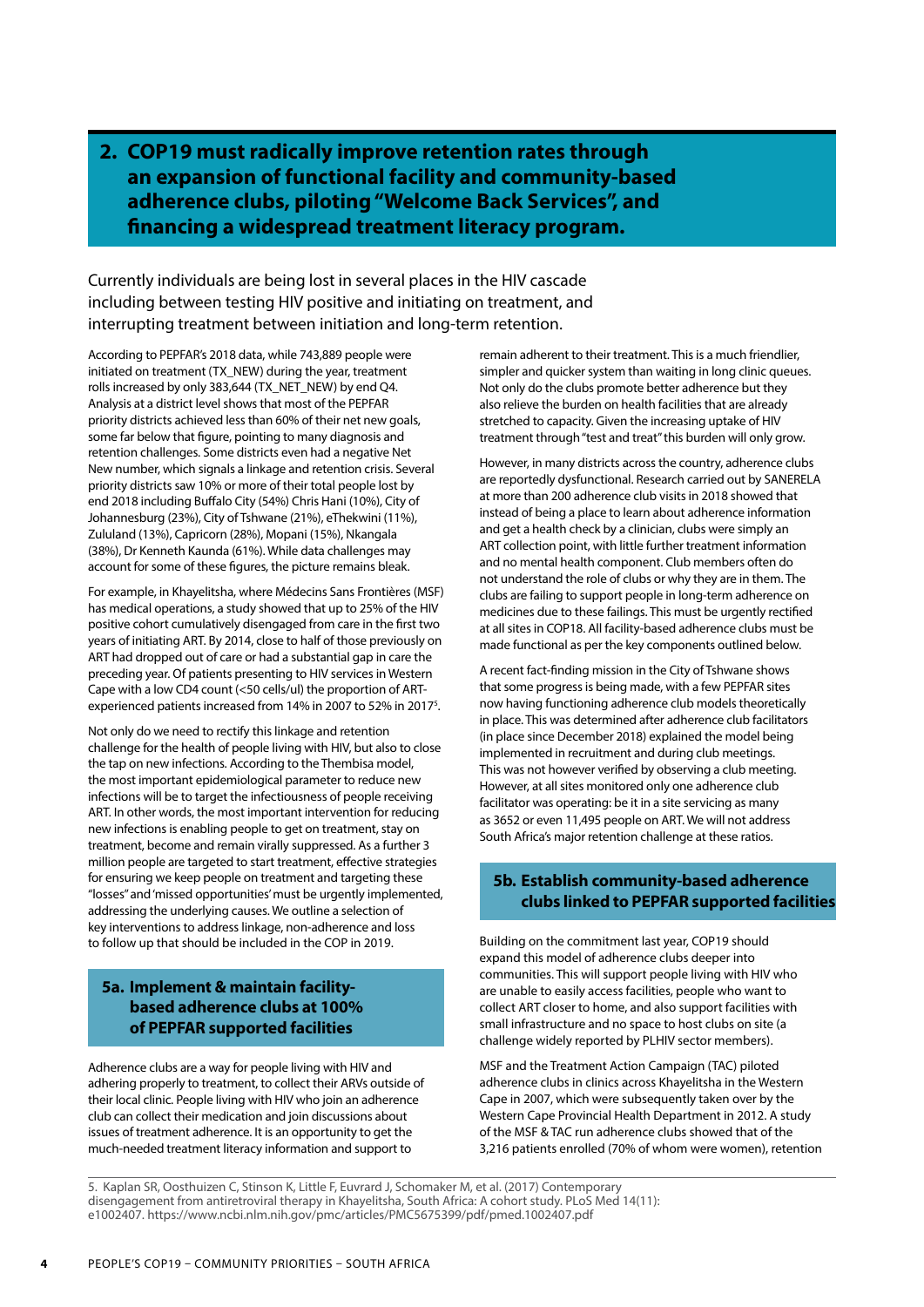

was 92.5% after 12 months and 89.3% at 24 months<sup>6</sup>. In the 13 months prior to analysis closure, 88.1% of patients had viral load assessments and of those, viral loads ≤400 copies/ mL were found in 97.2% (95% CI, 96.5-97.8) of patients.

With the clubs in clinics then being run by government, MSF and TAC moved the model deeper into communities, and opened clubs closer to patients' homes. Club activities are now being run from libraries, community centres and even people's houses. In short, the outcomes showed that community clubs were at least as good as facility clubs in terms of club and overall retention, and viral load outcomes.

#### **KEY COMPONENTS OF A COMMUNITY AND FACILITY-BASED ADHERENCE CLUBS:**

- + Adherence clubs are run by an adherence club facilitator who understands treatment adherence information and who is trained to identify people with mental health challenges who need referral for further support;
- + Community based clubs can be run by community based organisations in conjunction with facilities, where a visiting clinician joins the club sessions to dispense medicines and provide a clinical check-up;
- + The meetings take place either at the facility or in a venue in the community where participants discuss issues concerning them and their group members;
- + Members should have a basic clinical check-up, conducted by a visiting clinician;
- + Members are stable patients who should collect three to six months' supply of ARVs;
- + To qualify for the adherence club, patients must be stable (have been on the same ART regimen for over a year; have adhered to ART for 18 months or more; have an undetectable viral load as shown by the latest two consecutive tests; have no history of defaulting or missing appointments in the last 12 months; and have no medical conditions that require regular clinical care);
- + One club consists of a maximum of 30 people living with HIV who meet every three months and are reminded of their appointment by SMS the day before;
- + Blood tests will occur every 12 months with a clinician visiting;
- + In contrast to clinic visits which can take hours or even a full day, adherence club members must be in and out of their club visit in between one and two hours.
- + Clubs are not simply a collection point, they must include discussion on issues of treatment literacy and adherence information which members have to attend;
- + Some clubs should be specific to target populations based on gender, age of if part of a key population; such as male clubs, youth clubs, KP clubs etc.

*PEPFAR must implement and maintain facility-based adherence clubs at 100% of sites as committed to in COP18 and further set a target to establish communitybased adherence clubs, based on analysis of all people on treatment in a given district, across all PEPFAR supported districts that are even more accessible for people living with HIV who are stable and choose to join a club.*

**5c. Pilot a scalable, sustainable and comprehensive approach to provide medical and psychosocial support that can be individualised according to distinctive needs of the disengaged individuals in the following five poorly performing sites: City of Johannesburg, City of Tshwane, eThekwini, Ekurhuleni, and the City of Cape Town – followed by wider expansion across all PEPFAR supported districts in 2020.**

It is often reported to us that people who miss appointments and/or default on their treatment can be treated badly by health workers when they return into care. This fear of being reprimanded discourages people from going

<sup>6. &</sup>quot;High rates of retention and viral suppression in the scale-up of antiretroviral therapy adherence clubs in Cape Town, South Africa". Available at: https://onlinelibrary.wiley.com/doi/pdf/10.7448/IAS.20.5.21649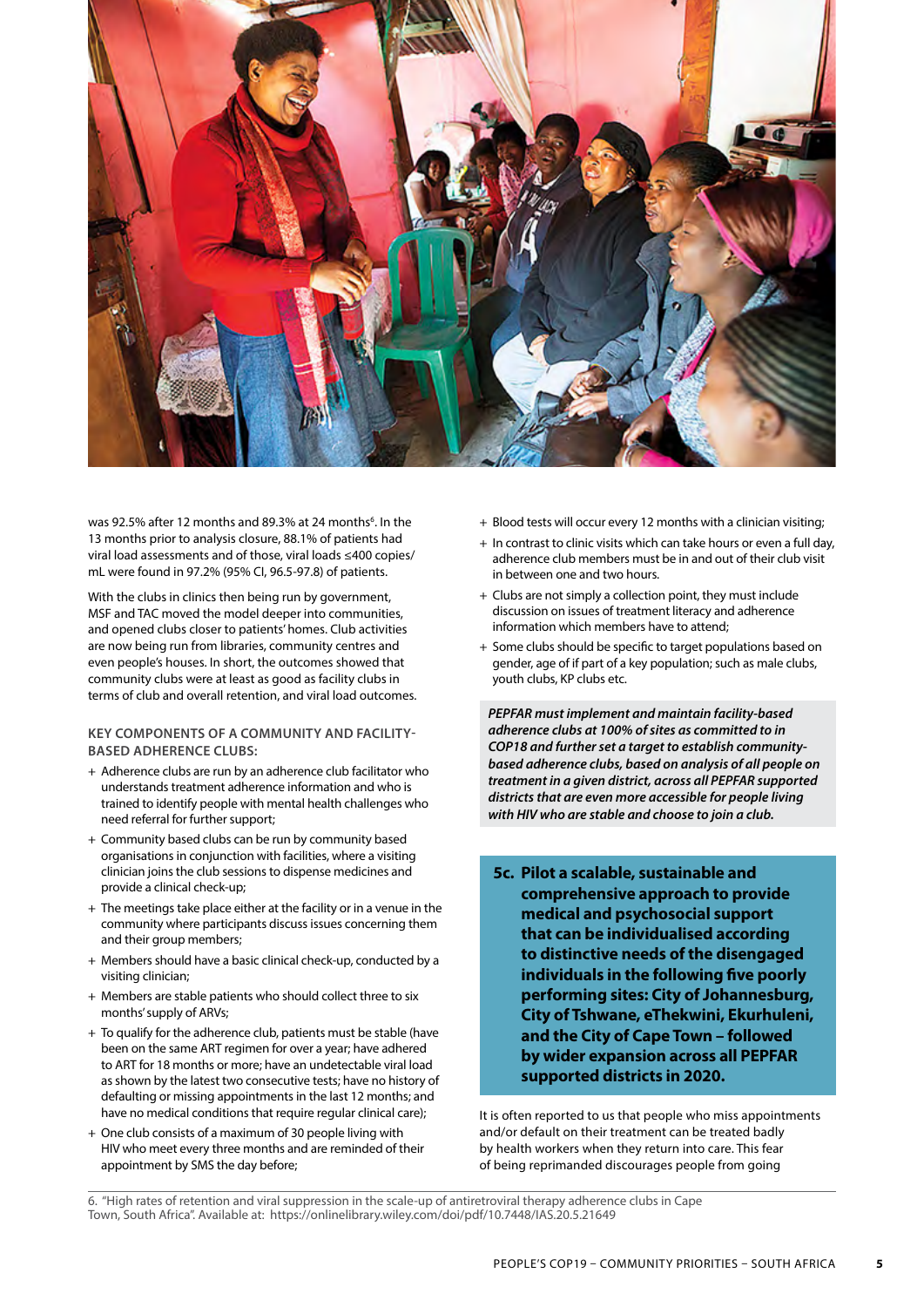back to the clinic to seek help and restart their treatment. In order to address this challenge, MSF has established "Welcome Back Services" at Michael Mpongwana Clinic in Khayelitsha. The following are the components of this approach, operated by the provincial health department:

- + **Identifying** patients (counsellors to trace patients; digital 'single patient viewer' to track movement of patients through health system);
- + **Medical package of care** (provide point of care diagnostic tools to allow CD4 detection allowing patients to be assigned to care depending on whether their CD4 count is above or below 200 cells/ul);
- + **Psychosocial package of support** (training in helping change staff attitudes to patients upon return after interruption, provide individualised counseling to patients, peer-led patient navigators acting as a bridge between clinicians and patients, mapped networks of referral services, and optional support groups.)

These districts have been selected based on PEPFAR's own data that reports extremely poor retention rates in these areas, as well as the size of the populations living with HIV.

*COP19 should pilot "Welcome Back Services" in the City of Johannesburg, City of Tshwane, eThekwini, Ekurhuleni, and the City of Cape Town, that aims to ensure people who have interrupted treatment are re-engaged into care to achieve stable outcomes and, where necessary, are quickly switched to appropriate regimens of care (i.e. 2nd line or 3rd line treatment).*

#### **5d. Fund a widespread expansion of highquality treatment literacy information**

In an era of immediate treatment initiation, we need a far better approach to ensuring PLHIV starting care are well prepared for adherence from the start. Community led HIV prevention and treatment literacy (PTL), pioneered by TAC, teaches people living with HIV the science of HIV, TB, STIs and other diseases. The programme has proved to be a novel and effective public health intervention in South Africa. People living with HIV are taught about the importance of adhering to their medicines as prescribed. By becoming as informed as possible, people are empowered to take control of their own health and sex lives. Treatment literacy helps people to stay both physically and mentally healthy. It will improve linkage and retention rates as people understand the importance of starting and remaining on treatment effectively. In an era of same day initiation, we need an updated treatment literacy effort that also targets and promotes information for people are healthy and who have never been ill.

As South Africa shifts to a dolutegravir based first line regimen, and in line with new South African ARV guidelines, it will be critical to ensure people are informed on the benefits and risks associated with TLD, in order for them to make an appropriate ART choice, having regard to the relevant information. Demand creation for new medicines, and preparedness for interim side effects, is another benefit of widespread treatment literacy programmes.

While providing accurate, scientific, but easily understandable information in all South African languages, treatment literacy can support the debunking of myths that are being spread through our communities and online (of note is the misinformation too often spread within religious platforms in the country). Part of the treatment literacy expansion would address this head on.

COP19 must financially and otherwise support efforts (lead by PLHIV, lay counsellors and health workers) to improve treatment literacy levels in the country through funding:

- a) training of trainers (lead by PLHIV and key population groups) to develop a cadre of PLHIV PTL trainers to improve treatment literacy levels in the general population & amongst key populations;
- b) subsequent trainings and health talks run by PLHIV at community and facility level – and outreach to marginalised populations;
- c) the inclusion of prevention and treatment literacy topics in the training and scope of work of all government funded CHWs;
- d) the inclusion of prevention and treatment literacy topics in the training and scope of work of all PEPFAR funded health workers doing tracing of people with HIV and TB in the community and adherence club facilitators;
- e) the development (by PLHIV groups) of accurate and informative prevention and treatment literacy materials (in all South African languages) related to the science of HIV/TB and related medicines, treatment adherence, the importance of early treatment initiation, treatment adherence to achieve an undetectable viral load, and mental health issues etc.; and
- f) the dissemination of these materials to all PEPFAR supported health facilities and through localised social mobilisation campaigns at a community level by PLHIV groups and by CHWs, where possible, in all PEPFAR supported districts.

*COP19 must provide the financial and other resources necessary to ensure a major upscale of treatment literacy in the country. This must include a community lead component: material development and dissemination to 100% of PEPFAR sites, training of trainers & subsequent trainings, social mobilisation campaigns at community level. PEPFAR must fund at least 5 community lead PLHIV organisations to engage with the general population and 5 key populations lead organisations (including MSM, sex workers, transgender people, and people who use drugs) to target those groups more specifically. Efforts should not duplicate each other. Additionally, there will be a health worker lead component ensuring that community and facility-based health workers understand HIV and TB fully to offer up to date prevention and treatment literacy information – and offer HIV and TB education in facilities, adherence clubs and beyond.*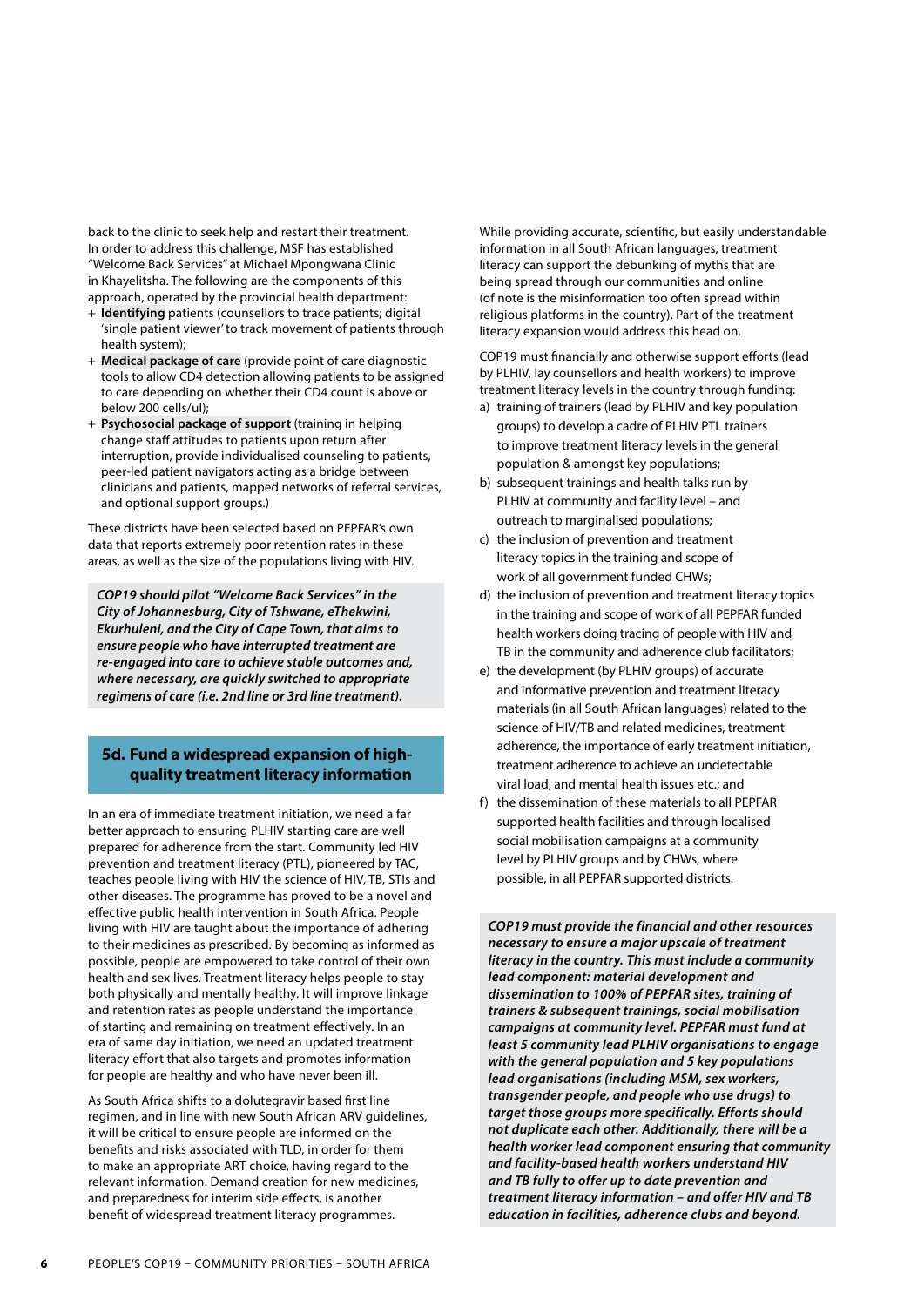

## **3. Eradicate barriers to accessing HIV, TB and STI medicines – caused by stockouts and/or shortages of medicines – at 100% of PEPFAR sites in COP19.**

Stockouts and shortages of ARVs and TB medicines place people's health and lives at risk. Monitoring at PEPFAR supported sites reveals ongoing shortages and stockouts of medicines that cause disruption, confusion, and cost to people, and in extreme cases detrimentally affect adherence and lead to disengagement from care.

The 2016 Stop Stockouts Survey, showed that one in four facilities, contacted telephonically, had recorded a shortage of ARV or TB medicines, three months prior to contact and one in ten had recorded stockouts on the day of contact<sup>7</sup>. While this has improved considerably, with most facilities contacted in 2017/18 mentioning less frequent stockouts, North West province faced extremely difficult challenges, with up to 42% of contacted facilities reporting wait times of up to one month to resolve stockouts<sup>8</sup>. In addition, recent reports from TAC branches who monitor more than 200 facilities across South Africa, show a series of ongoing complaints regarding stockouts and/or shortages of medicines at PEPFAR supported sites. People report being given a box of pills to share with another person, a few pills to last a couple of days, different substitute medicines or dosages, or even at times sent home empty handed. When community-based activists attempt to resolve these problems locally, pills are often brought in from a second facility to alleviate the burden at the first. This is not resolving the shortage or obvious gaps within the supply management but, only shifting the problem to another location. In one instance, while escalating a two-month shortage of second line ARVs to PEPFAR teams nationally, it became apparent that they were not even aware of the shortage, which we were told was a result of a lack of transportation to collect

the stocks. This while USAID and other implementing partner branded cars sat outside the facility unused. Most stockouts and shortages of medicines are simply a result of poor management or a lack of human resources to ensure a fully stocked pharmacy.

In 2016, the National Department of Health (NDoH), developed a system to monitor the availability of medicines at primary facility level. The mobile-based Stock Visibility System ('SVS') is meant to provide real-time information on the availability of medicines in primary health care (PHC) clinics thereby preventing stockouts or shortage of medicines at facilities when there is adequate stock in the district or province. However currently it is not being optimally utilised. PEPFAR should ensure that all their supported sites utilise and enter data into the SVS to ensure better monitoring of stock levels. PEPFAR should also support that the SVS is made public to provide for better transparency.

*COP19 must support the health worker staffing, transportation, and other needs to ensure that facilities in the 27 PEPFAR supported districts are adequately stocked and that supply chain monitoring tools (such as the stock visibility system) allow for public monitoring and problem identification in a transparent, expeditious manner.*

7. Stop Stockouts Survey, 2016. Available at: https://www.groundup.org.za/media/uploads/documents/StopStockoutsSurvey2016.pdf 8. Stop Stockouts Survey, 2017. Available at:: https://sahivsoc.org/FileUpload/ Stop%20Stockouts%20National%20Report%20Oct%202018.pdf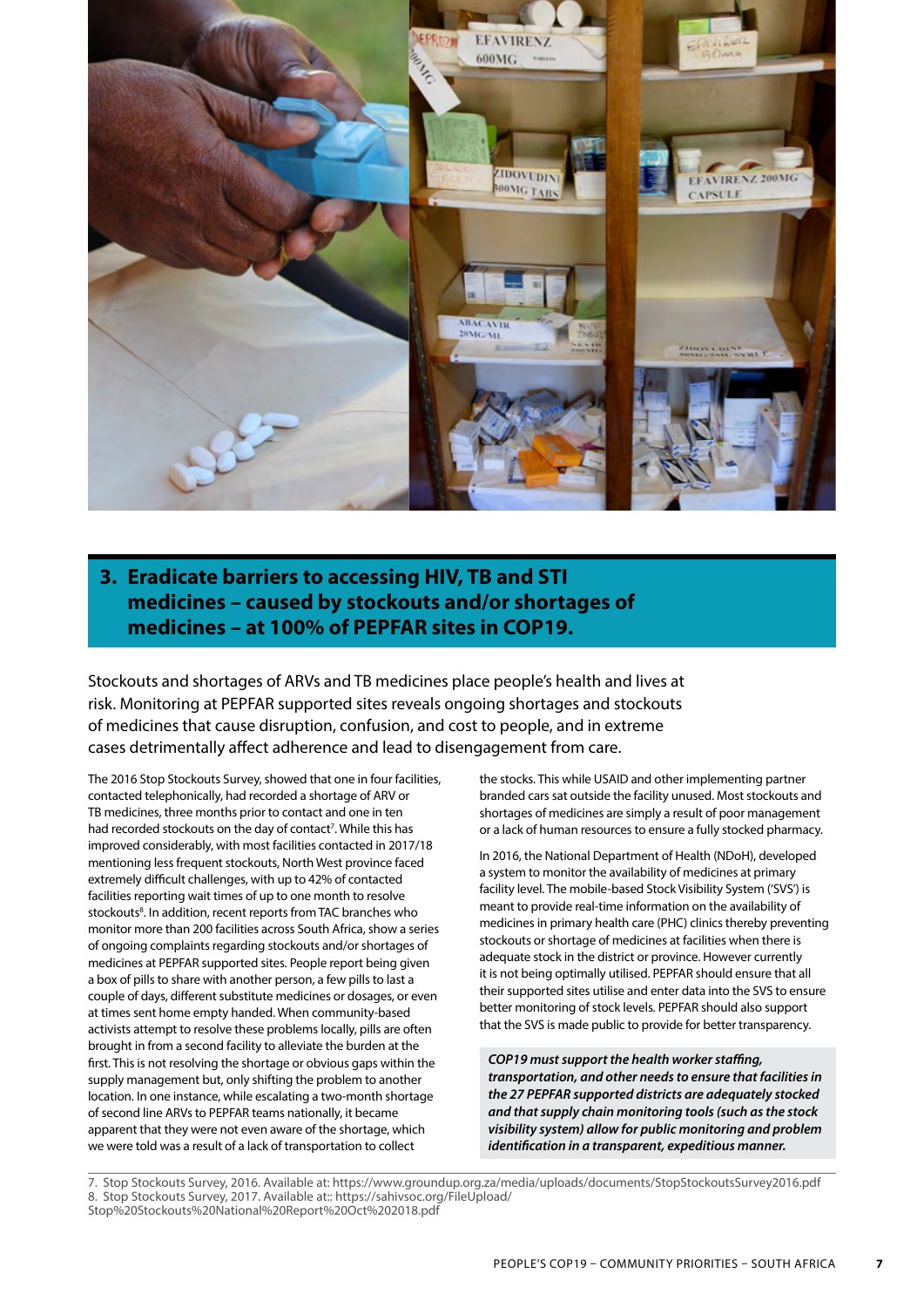

### **4. Fund local level community and PLHIV led groups to monitor the state of service provision at PEPFAR supported sites & escalate issues of poor performance.**

Ongoing local facility monitoring at PEPFAR supported sites highlights a range of challenges that detrimentally impact on people's ability to access HIV & TB prevention, treatment and care services. Community based and PLHIV lead advocacy organisations play a pivotal role in identifying challenges and ensuring local level accountability where the services are actually delivered. As public healthcare users, and people living with HIV, we are the people who need the public health system to work, so we are the first to notice when it does not. COP19 must set aside resources to ensure that this monitoring and escalation of issues can be more consistently rolled out and maintained.

**EFFECTIVE MONITORING OF FACILITIES WILL INCLUDE:**

- + Consistent monthly or bi-monthly monitoring of selected PEPFAR supported facilities – and ad hoc fact-finding missions to assess the state of other facilities less consistently monitored and where issues arise;
- + The monitoring will be based on a set of survey questions that monitor: HIV and TB service provision at the facility, waiting times, staff attitudes, stockouts & shortages of health technologies (including diagnostics, treatments, and prevention methods), facility cleanliness and the state of infrastructure, TB infection control at the facility, as well as other key issues related to HIV and TB;
- + Monitoring results to be collated and published in a simple model for tracking;
- + Monitoring results to be linked to a model of accelerated response from PEPFAR and partners to address issues outlined;
- + Widespread and repeating issues to be presented at Community Advisory Group meetings in order to attempt to generate systemic solutions;
- + Community based and PLHIV led organisations to also be included in Site Improvement Monitoring System (SIMS) visits to ensure that assessments made are based on quality of services, not just quantity/counts of services.

Resources will be used for travel, communication and other costs to allow groups to carry out the monitoring at site level, document and upload results, and escalate any issues required.

*COP19 must fund local level community and PLHIV led groups in at least 18 of PEPFAR's 27 districts to monitor the state of service provision at PEPFAR supported sites & escalate issues including (but not limited to) poor performance, poor quality of services, poor health worker attitudes, health and rights violations, and stockouts and/or shortages of diagnostics and treatment. The results of monitoring must be linked to a model of accelerated response from PEPFAR and partners to address the issues identified in order to ensure they are rapidly rectified. Widespread or repeating issues identified should be discussed at Community Advisory Group level in order to attempt to generate systemic solutions. Community based and PLHIV led organisations must also be included in PEPFAR SIMS visits to assess quality of service provision.*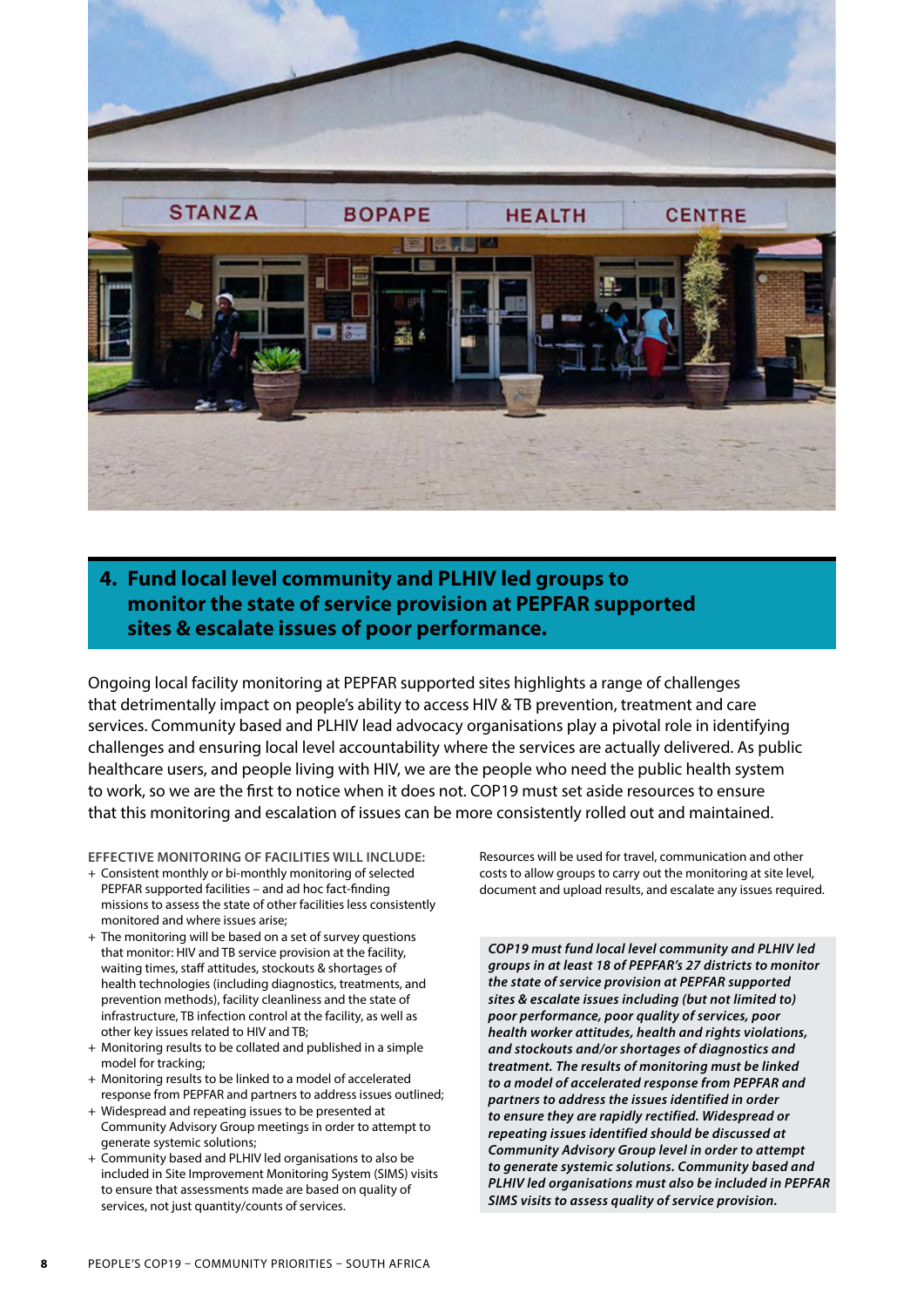## **5. Reduce TB mortality (the leading cause of death amongst PLHIV) by upscaling interventions aimed at preventing and diagnosing active TB cases.**

#### **5a. Universal TB Screening at 100% of PEPFAR sites**

One key driver of TB is people with TB symptoms being missed and going undiagnosed. Whilst health facilities should universally screen people in South Africa as per national guidelines, many people who could have TB are continually "missed".

In our understanding the indicator that most closely tracks whether we are finding people with TB is the case detection rate. According to figures available from the World Health Organisation's TB [data portal](https://www.who.int/tb/data/en/%20(You%20can%20download%20as%20CSV)) South Africa's case detection rate was 68% in 2017. But the WHO also has the case detection rate at 68% for each of the last six years – something which does not inspire much confidence in this number.

A TB infection control survey carried out by TAC in 2018 found that 57% of facilities surveyed (119 out of 207) did not screen people for TB symptoms whilst they were waiting to be seen<sup>9</sup>. A study carried out in the Buffalo City Metropolitan Municipality, Eastern Cape, found that of people attending the clinic with respiratory issues, only 78% of people were screened for TB, and of those attending the clinic for other reasons, only 18% of people were screened for TB<sup>10</sup>.

Recent testing campaigns in mining and other high-burden areas have been an important step in the right direction. However, indications are that we are most likely still failing to diagnose many thousands of TB cases, thus falling short of reaching 90% of people with TB and putting them on treatment.

PEPFAR sites should ensure that people are routinely and universally screened for TB symptoms upon arrival at the facility. People with symptoms should be referred for testing, and separated from other people waiting at the facility to avoid further transmission. Tissues and masks should be provided to people coughing.

GeneXpert MTB/RIF Ultra should be the initial TB test in all PLHIV and their household and other close contacts, including HIVnegative persons with TB symptoms. Training and equipment necessary to obtain specimen samples from children for Ultra testing and culture, and to support clinical TB diagnosis among the 80% of children with TB in whom microbiological confirmation cannot be achieved, should also be supported by PEPFAR. Training and tools to rule out active TB disease should be supported by PEPFAR, especially for groups in which existing TB diagnostics have limited sensitivity (PLHIV and children)– this is especially important for initiating people at risk of TB on TPT (see section 5c).

GeneXpert platforms at PEPFAR sites can be used for TB diagnosis, viral load monitoring, and early infant diagnosis. At sites where pregnant women, infants, and children present for care, it is

important for PEPFAR to ensure Ultra availability, given increased risk of TB among infants and children and the poor performance of symptom-based TB screening among pregnant women with HIV.

*COP19 should fill the human and other resource gap to ensure that 100% of PEPFAR sites screen every patient for TB upon arrival at the facility. People found to have TB symptoms should immediately be separated from those without TB, and provided with tissues and/ or masks to prevent the spread of TB. People with TB symptoms should receive TB testing with GeneXpert MTB/RIF Ultra those diagnosed with TB should be started on treatment; people in whom active TB is ruled out should receive TPT (see section 5c).*

#### **5b. Improved access to TB LAM testing in outpatient settings at all hospitals in PEPFAR districts**

The TB LAM test is an affordable, quick and easy to use TB urine test that requires no electricity or reagents and where the results are ready in 25 minutes. Studies show that it allows earlier TB diagnosis in people with advanced HIV, and reduces TB mortality<sup>11</sup>. TB LAM testing has been recommended by the WHO for use in people with advanced HIV since 2015, and Global Fund and PEPFAR funding should be used for TB LAM procurement and implementation. South Africa's new guidelines on TB case finding recommend TB LAM testing for all people living with HIV in hospital settings and among those with CD4 counts less than 100 mm3 in primary care settings. These recommendations are a welcome advance, but require a plan for implementation.

TB LAM procurement was not included in COP18 despite being a life-saving test and an important component of care for people living with HIV. Based on available evidence, COP19 should ensure that TB LAM test is available for use in outpatient settings. PEPFAR should develop an indicator for TB LAM use to measure its implementation and impact on people living with HIV.

To note, a separate prospective observational cohort study of both ambulatory and hospitalized HIV-positive adults in Kenya indicated the utility of expanding TB-LAM testing to people with CD4<200/mm3 to increase diagnostic vield<sup>12</sup>.

*COP19 should procure and distribute LF LAM tests and related commodities (including urine cups) to all hospitals in PEPFAR supported districts together with information on use. COP19 should develop an indicator for LF LAM to measure usage.*

10. "Missed pulmonary TB screening opportunities at Primary Healthcare Facilities: An Exit Study, Eastern Cape Province, South Africa." International Journal of Infectious Diseases. Available at: https://www.ijidonline.com/article/S1201-9712(16)30092-3/fulltext 11. "Effect on mortality of point-of-care, urine-based lipoarabinomannan testing to guide tuberculosis treatment initiation in HIV-positive hospital inpatients: a pragmatic, parallel-group, multicountry, open-label, randomised controlled trial". The Lancet. Available at: http://thelancet.com/journals/lancet/article/PIIS0140-6736%2815%2901092-2/fulltext 12. Huerga H, et al. Incremental Yield of Including Determine-TB LAM Assay in Diagnostic Algorithms for Hospitalized and Ambulatory HIV-Positive Patients in Kenya. PLoSOne. 2017 Jan 26;12(1):e0170976. doi: 10.1371/journal.pone.0170976

<sup>9. &</sup>quot;Red Alert on TB Infection Control", March 2018. Treatment Action Campaign. Available

at: https://tac.org.za/news/red-alert-on-tb-infection-control-in-clinics/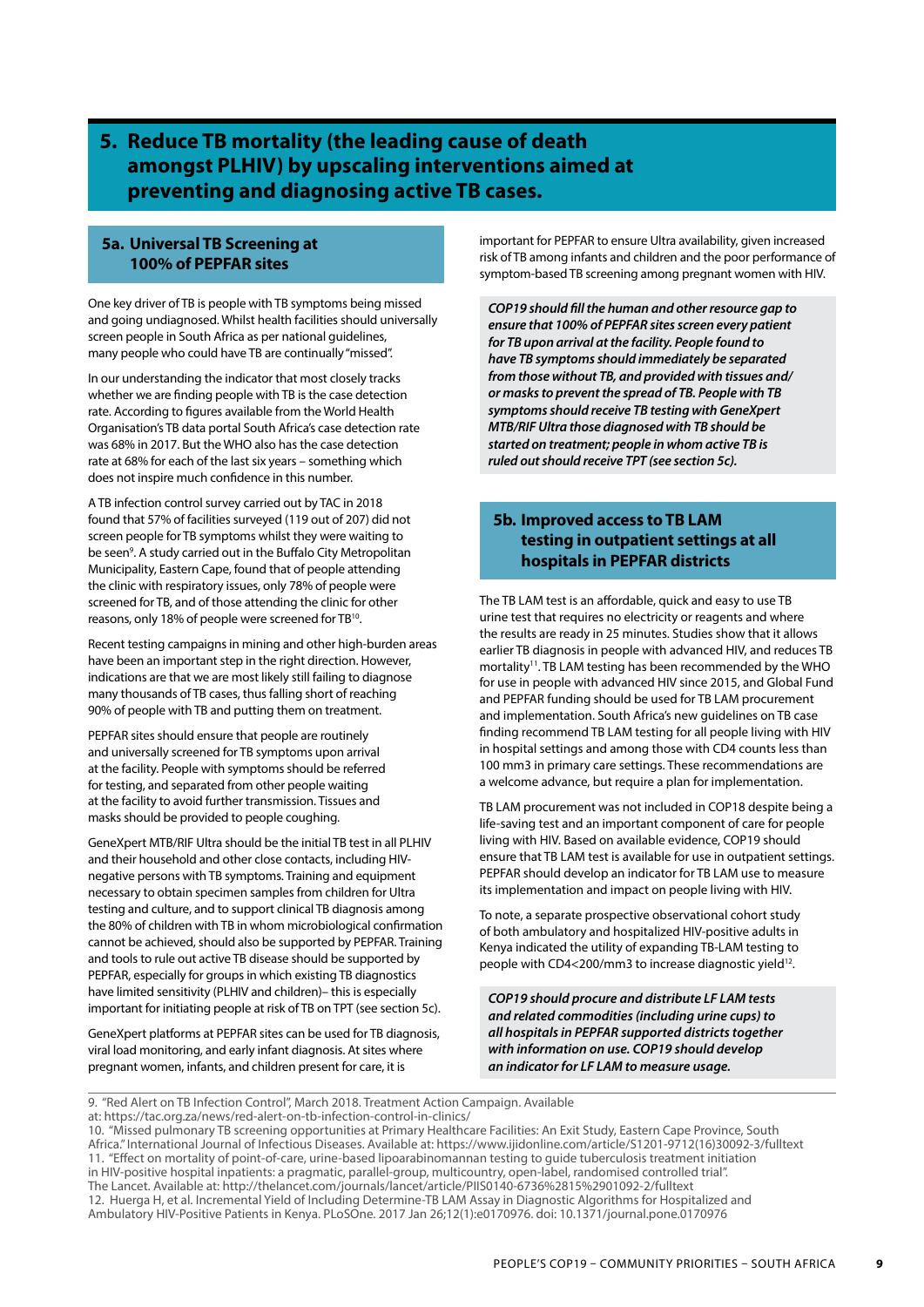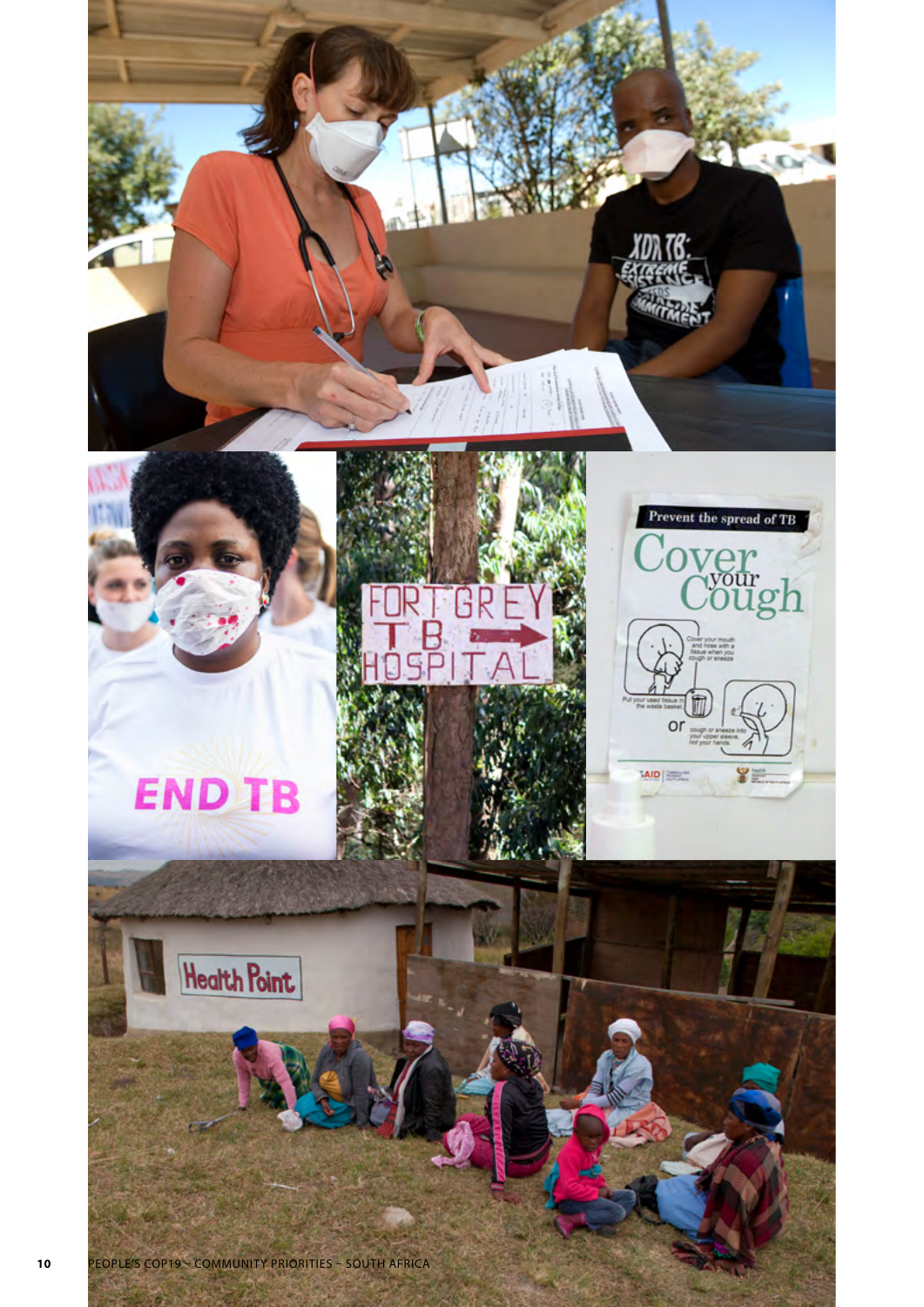**5c. Expand provision of TB preventive therapy (TPT) to all PLHIV newly enrolled into care, and expand provision of TPT to eligible household contacts of PLHIV with active TB, with a special emphasis on reaching young children.**

TB preventive therapy (TPT) is proven to reduce morbidity and mortality among PLHIV, including PLHIV on ART. For this reason, TPT should be considered a routine and integral part of the HIV clinical care package. South Africa has led the world in scalingup TPT through the use of isoniazid preventive therapy (IPT). In 2017, of the 958,559 PLHIV who started TPT globally, South Africa accounted for 39% of the total. In the same year, 53% of PLHIV newly enrolled into care in South Africa started TPT, as did a reported 79% of child household contacts of people with pulmonary TB.13 Although these figures lead the world, there is much progress still to be made in South Africa in scaling up TPT.

South Africa's 2017–2022 National Strategic Plan for HIV, TB, and STIs has set an ambitious and attainable goal of ensuring TPT uptake "for all household contacts and other vulnerable groups," reaching 90% of PLHIV by 2022 using either IPT, or, preferentially newer regimens such as 3HP. To reach this goal:

- + All PLHIV should be screened for TB with the outcome of this screening one of two mutually exclusive clinical decisions: 1) diagnosis of active TB and initiation of TB treatment; or 2) initiation and completion of TB preventive therapy.
- + All PLHIV diagnosed with active TB should receive household contact investigation to identify TB in their families and among their close contacts, with TPT offered to household members who screen negative for TB. Household contact investigation is especially important for preventing TB in young children who living in the same household as an adult with TB.
- + PEPFAR SA should aim to put a significant proportion (suggested 20%) of PLHIV who receive TPT on 3HP. While currently more costly than IPT, the 3HP regimen is shorter, safer, easier for people to complete, and has been shown to be as effective in preventing TB as IPT. Generic producers of 3HP are expected to enter the market soon, making it important for PEPFAR SA to lay the groundwork for transitioning more PLHIV to rifapentine-based TPT as the cost of rifapentine comes down and information on the safety of its use with dolutegravir becomes available (expected March 2019). Anyone receiving IPT should receive the fixed-dose combination of isoniazid/cotrimoxazole/B6 (Q-TIB), which is available for \$1.99.
- + Children receiving TPT should receive the 3HR regimen, which is available in a child-friendly dispersible tablet. Children with HIV requiring TPT can receive 3HR if they are on efavirenzbased ART; children on nevirapine, lopinavir/ritonavir, or dolutegravir-containing regimens should receive IPT to avoid drug-drug interactions with the rifampicin in 3HR.

*COP19 should expand provision of TB preventive therapy (TPT) to all PLHIV newly enrolled into care, and expand provision of TPT to eligible household contacts of PLHIV with active TB, with a special emphasis on reaching young children.*

13. WHO 2018 Global TB Report. https://apps.who.int/iris/bitstream/handle/10665/274453/9789241565646-eng.pdf?ua=1.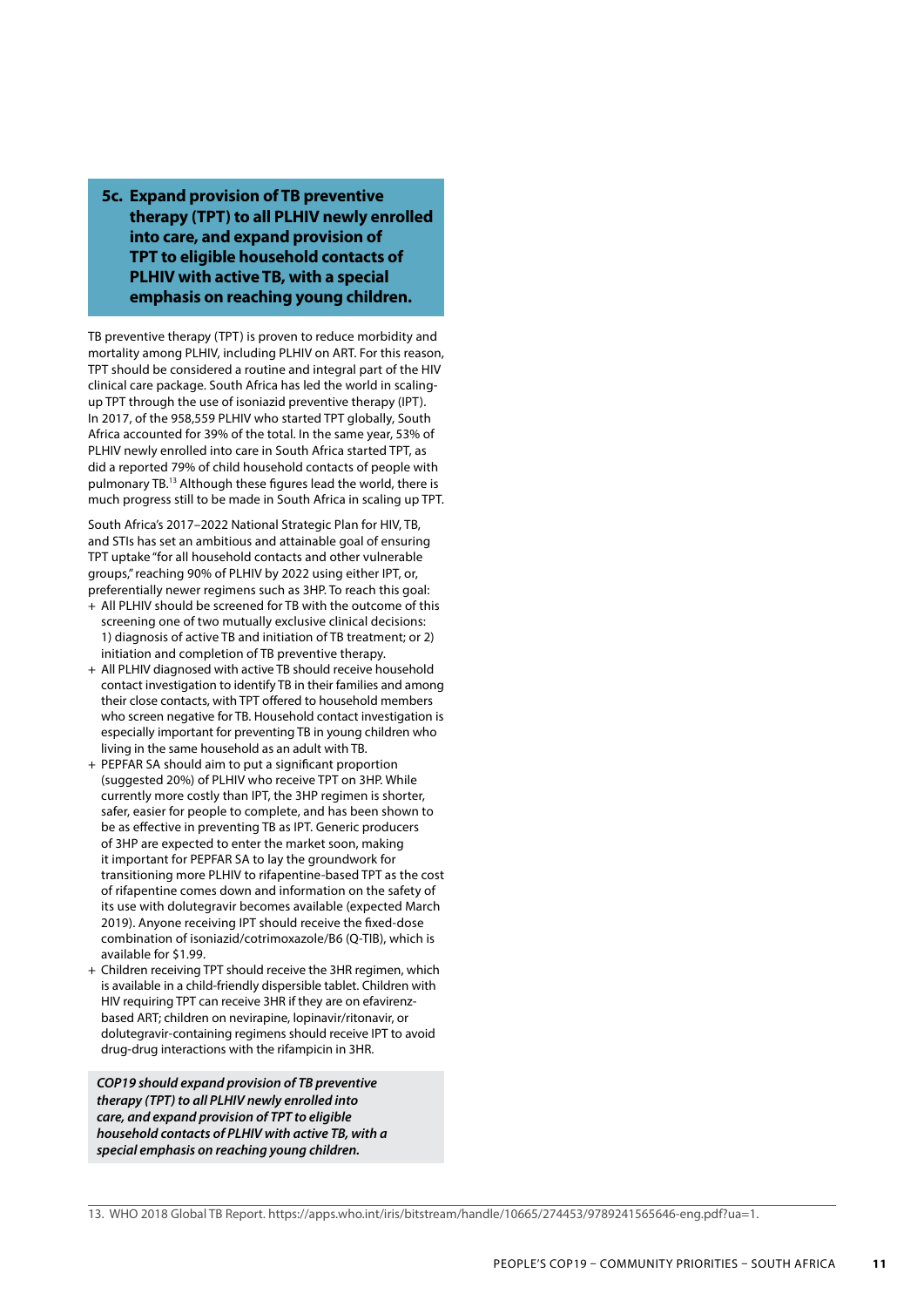

**6. Ensure that interventions targeting young people reduce HIV incidence and provide adequate care and support to ensure long term treatment retention through youth friendly services and youth clubs.**

Young people, particularly young women and girls, are disproportionately affected by the HIV epidemic, and are at high risk for infection up to three times as much as their male counterparts. According to the latest available data from HSRC, every day in South Africa more than 180 young girls get HIV – that is 66,000 of the 231,000 new infections every year<sup>14</sup>. Incidence among youth (aged 15-24) remains high, especially adolescent girls and young women (AGYW), with the lowest proportion of treatment exposure and significantly poorer retention and viral suppression outcomes than their adult counterparts. Models of care remain largely undifferentiated for this vulnerable population.

Yet despite great burden, most clinic services do not cater to the specific needs of this growing population. Youth friendly services remain the exception to the rule. Systematic review shows that 'youth friendly' healthcare is urgently needed. Factors cited as important included: clinical attitudes, quality of clinical communication skills, perceived medical competency and accessibility of services in age appropriate environments that provides continuity of care<sup>15</sup>. Reports show that adolescents seeking both contraceptives and counseling and testing for HIV in general clinic settings, are often turned away due to the personal views of health workers (that that adolescents should not be sexually active). Yet whether older people like it or not, the fact is that many young people – including learners at schools – are sexually active.

In order to redress this challenge, COP19 should ensure that all clinical and non-clinical staff at all PEPFAR sites are sensitised to provide youth friendly services; from doctors, to nurses, to security guards. COP19 should further ensure that there is no regression on the available forms of contraceptives and treatment as prevention tools that are already available to the youth.

COP19 must saturate PEPFAR districts with youth clubs which target losses from HIV diagnosis throughout lifelong treatment journey with a specific focus on retention after initiating ART. Closed membership groups should be established which integrate psychosocial support, HIV clinical management (including ART initiation), family planning and ART refills for approximately 20 members who include a combination of HIV positive youth ineligible for ART, youth newly initiated on ART or youth stable on ART. Groups will be led by young people with mentorship from adults/older youth. They meet monthly and discuss adherence and other topical issues. They should include diverse membership including in and out of school, key populations etc.

*COP19 must ensure sensitisation of all clinical and non-clinical staff in all PEPFAR sites to provide youth friendly services. COP19 must establish closed membership youth clubs, at 100% PEPFAR sites, for young people living with HIV that integrate psychosocial support, HIV clinical management (including ART initiation), SRHR education and ART refills.*

14. HSRC South African National HIV Prevalence, Incidence, Behaviour and Communication Survey, 2017 http:// www.hsrc.ac.za/uploads/pageContent/9234/FINAL%20Presentation%20for%2017%20July%20launch.pdf 15. "Impact on ART initiation of point-of-care CD4 testing at HIV diagnosis among HIV-positive youth in Khayelitsha, South Africa". Available at: https://onlinelibrary.wiley.com/doi/pdf/10.7448/IAS.16.1.18518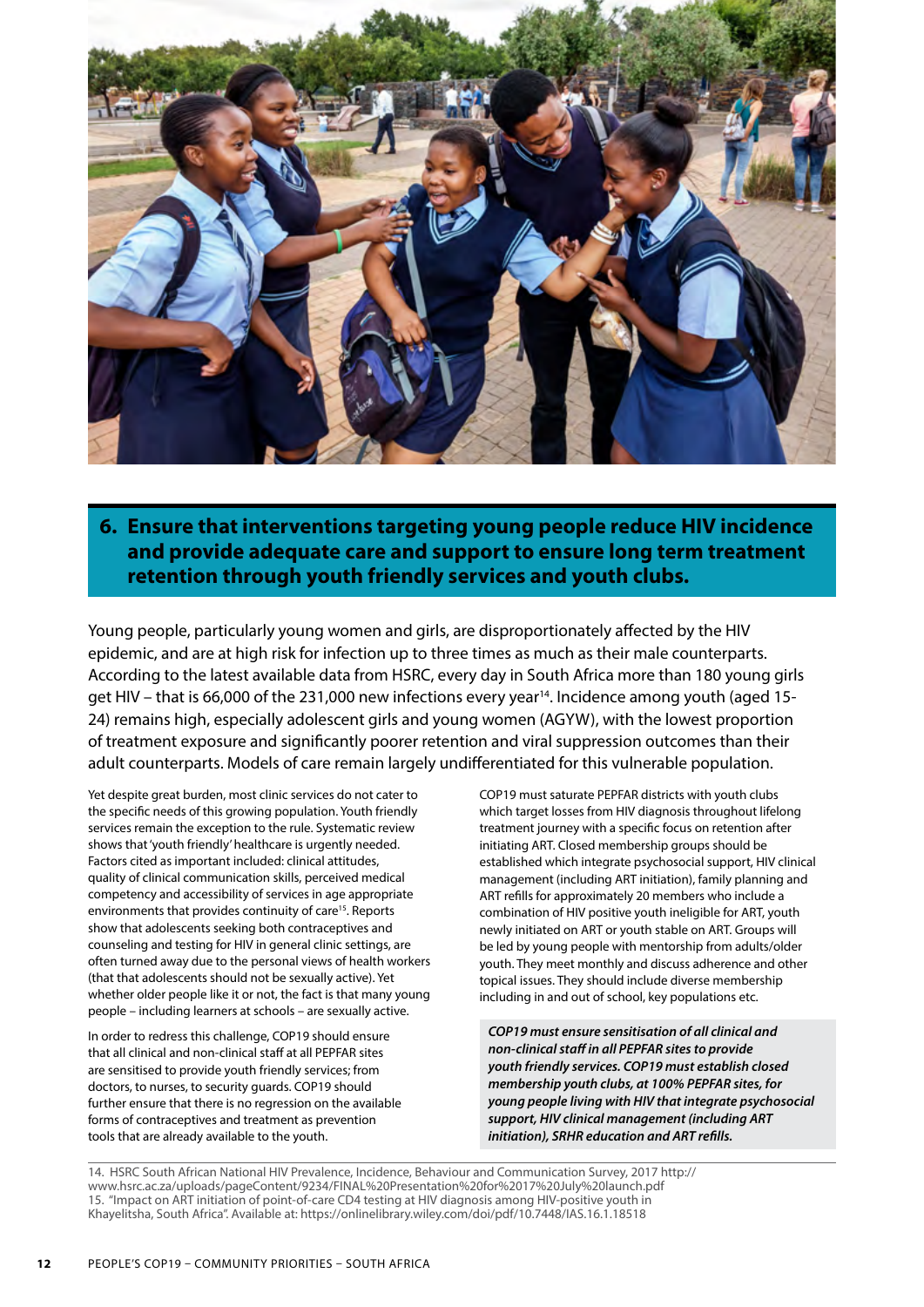## SPECIFIC LANGUAGE REQUESTED IN COP19

#### **COP18 & DATA LANGUAGE TO INCLUDE IN COP19 TARGET**

Target: Maintain funding for 20,000 frontline staff and 8,000 CHWs and OTLs.

**1. PEPFAR must implement and maintain the promises made in COP18 to fund 20,000 supplemental frontline staff and 8 000 community healthcare workers.**

"Facility-based Health Workers: Placement of 20,000 supplemental health workers from nine cadres to provide targeted facility-based direct service delivery in existing high-volume public health facilities, to identify PLHIV, initiate and retain them on ART. These cadres will be placed based on facility-specific needs, but are expected to include over 12,000 clinical and clinical support staff, complemented by management and lay staff." p7

"In COP18 PEPFAR SA will support the expansion and enhancement of the NDoH CHW program. PEPFAR investments will hire over 8,000 CHWs and Outreach Team Leads to supplement NDoH investments; capacitate over 25,000 CHWs to provide quality services that increase treatment uptake, adherence and retention among PLHIV; support supervisory staff and systems that support effective CHW interventions; and support an M&E system to track quality and quantity of service provision." p35

**PRIORITY INTERVENTIONS • PRIORITY INTERVENTIONS • PRIORITY INTERVENTIONS • PRIORITY INTERVENTIONS • PRIORITY INTERVENTIONS**

**PRIORITY INTERVENTIONS** 

PRIORITY INTERVENTIONS - PRIORITY INTERVENTIONS - PRIORITY INTERVENTIONS - PRIORITY INTERVENTIONS

In COP19, PEPFAR will continue to fund the deployment 20,000 supplementary staff including nurses and pharmacy technicians directly through a partnership with NDOH. These staff will be fully based in facilities, but spend a portion of their time outside of peak need times supporting community-based ART programming and adherence clubs in the community to help expand initiation and follow ups outside of over-crowded clinics. The staff will be prioritized for larger clinics, with significant HRH shortages.

Additionally, in COP19 PEPFAR will continue to partner directly with government to fund 8,000 CHWS and OTLs in line with the government's CHW Policy. All PEPFAR sites will be linked with a cadre of community health workers supported by PEPFAR through the public sector. These CHWs will be formally paid, trained, capacitated, and equipped with communications and transportation needed to be effective. PEPFAR will also fund a cadre of supervisors of the CHWs at ratios based on best practices. In addition to government workers, PEPFAR will fund 8,000 CHWs—to saturate communities and address under-performance. PEPFAR-funded CHWs should offer a selection of the following services:

- Understand HIV and TB fully to offer up to date prevention and treatment literacy information; Promote HIV testing at a facility level and offer
- information to help reduce risky sexual behaviour;
- Promote and provide HIV self-testing kits and/or finger prick tests to marginalised and hard to reach communities not currently accessing health services through the clinic, linking those who gain positive results to facility services;
- Provide lay counselling and adherence support services, including through home visits and through linkages with adherence clubs;
- Provide basic mental health assessments and referrals in particular for people living with HIV facing treatment fatigue, depression and other mental health challenges;
- Ensure people who access HIV treatment keep taking it and engage in defaulter tracing;
- Trace people with TB or who are close to people with TB and ensure that they have access to, and take, treatment effectively.

#### **2a. Implement & maintain facility-based adherence clubs at 100% of PEPFAR supported facilities**

"PEPFAR SA and NDoH are jointly developing 40 SOPs to cover identified priority interventions across the HIV care cascade. These SOPs are designed to improve quality and efficiencies across community and facility sites, and to ensure that key interventions are delivered with fidelity and scaled optimally to address the identified barriers to performance. Examples of priority interventions include extended clinic hours, intensified case finding, selfscreening, same-day ART initiation, adherence clubs and support groups. Monthly reporting will monitor the coverage and quality of these interventions across PEPFAR-supported facilities." p.28

By start COP19, every PEPFAR-supported site will aim to have both group and fast track models of care in place. This will include group models of adherence clubs with integrated ART delivery as well as support groups up and running at both facility and community level. Each facility will have a target for the portion of PLHIV engaged in adherence clubs.

PEPFAR will continue to support the clinical and staffing needed to establish and maintain these programs for at least 3 years.

Target: At start COP19, 100% of PEPFAR sites will have a functional adherence club model for ART delivery as well as support groups, and will report portion of patients in adherence groups. All adherence club and support group facilitators will be trained on basic mental health in order to assess and refer club/group members for further psycho-social support where necessary.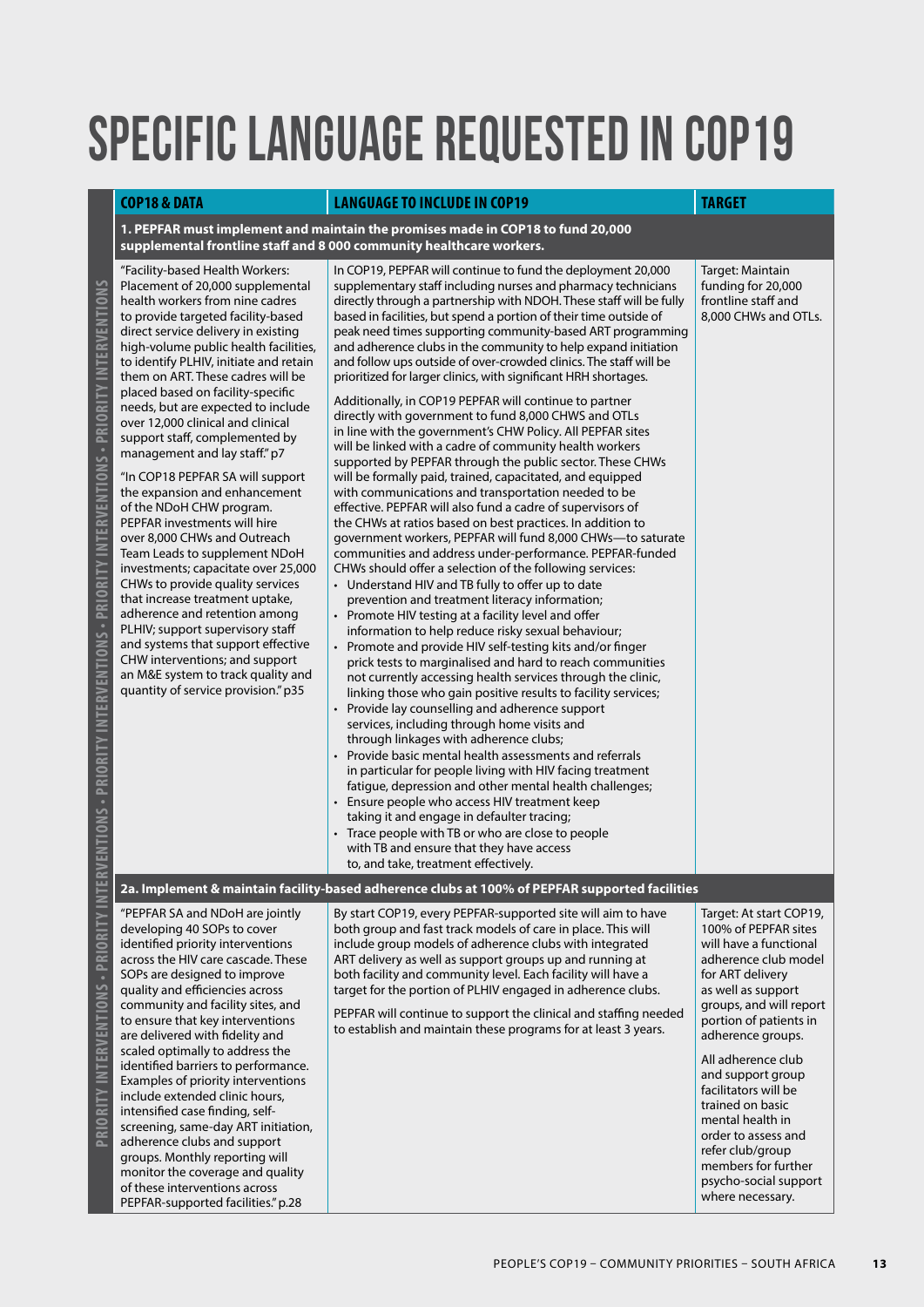|                                                                               | <b>COP18 &amp; DATA</b>                                                                                                                                                                                                                                                                                                                                                                                                                                                                                                                                                                                                                                                                                                                     | <b>LANGUAGE TO INCLUDE IN COP19</b>                                                                                                                                                                                                                                                                                                                                                                                                                                                                                                                                                                                                                                                                                                                                                                                                                                                                                                                                                                                                                                                                                                                                        | <b>TARGET</b>                                                                                                                                                                                                                                                                                                                                                                                                                                                                                                                |  |
|-------------------------------------------------------------------------------|---------------------------------------------------------------------------------------------------------------------------------------------------------------------------------------------------------------------------------------------------------------------------------------------------------------------------------------------------------------------------------------------------------------------------------------------------------------------------------------------------------------------------------------------------------------------------------------------------------------------------------------------------------------------------------------------------------------------------------------------|----------------------------------------------------------------------------------------------------------------------------------------------------------------------------------------------------------------------------------------------------------------------------------------------------------------------------------------------------------------------------------------------------------------------------------------------------------------------------------------------------------------------------------------------------------------------------------------------------------------------------------------------------------------------------------------------------------------------------------------------------------------------------------------------------------------------------------------------------------------------------------------------------------------------------------------------------------------------------------------------------------------------------------------------------------------------------------------------------------------------------------------------------------------------------|------------------------------------------------------------------------------------------------------------------------------------------------------------------------------------------------------------------------------------------------------------------------------------------------------------------------------------------------------------------------------------------------------------------------------------------------------------------------------------------------------------------------------|--|
|                                                                               | 2b. Establish community-based adherence clubs linked to PEPFAR supported facilities.                                                                                                                                                                                                                                                                                                                                                                                                                                                                                                                                                                                                                                                        |                                                                                                                                                                                                                                                                                                                                                                                                                                                                                                                                                                                                                                                                                                                                                                                                                                                                                                                                                                                                                                                                                                                                                                            |                                                                                                                                                                                                                                                                                                                                                                                                                                                                                                                              |  |
|                                                                               |                                                                                                                                                                                                                                                                                                                                                                                                                                                                                                                                                                                                                                                                                                                                             | In COP19, PEPFAR will identify the communities and<br>populations in each district most affected by adherence<br>challenges and set up community-based adherence clubs<br>that include ART services in each of the 27 districts.<br>PEPFAR will support the clinical and community staffing needed<br>to establish and maintain these programs for at least 3 years.                                                                                                                                                                                                                                                                                                                                                                                                                                                                                                                                                                                                                                                                                                                                                                                                       | Target: PEPFAR will<br>set a target (perhaps<br>at least 10%) based<br>on analysis for the<br>portion of all people<br>on treatment in a<br>given district who<br>are actively engaged<br>in community-based<br>ART programmes.                                                                                                                                                                                                                                                                                              |  |
|                                                                               | 2c. Pilot a scalable, sustainable and comprehensive approach to provide medical and psychosocial<br>support that can be individualised according to distinctive needs of the disengaged patient in the<br>following five poorly performing sites: City of Johannesburg, City of Tshwane, eThekwini, Ekurhuleni,<br>and the Clty of Cape Town - followed by wider expansion across PEPFAR districts in 2020.                                                                                                                                                                                                                                                                                                                                 |                                                                                                                                                                                                                                                                                                                                                                                                                                                                                                                                                                                                                                                                                                                                                                                                                                                                                                                                                                                                                                                                                                                                                                            |                                                                                                                                                                                                                                                                                                                                                                                                                                                                                                                              |  |
| NS • PRIORITY INTERVENTIONS • PRIORITY INTERVENTIONS • PRIORITY INTERVENTIONS | No reference.                                                                                                                                                                                                                                                                                                                                                                                                                                                                                                                                                                                                                                                                                                                               | COP19 will pilot "Welcome Back Services" in the City of<br>Johannesburg, City of Tshwane, eThekwini, Ekurhuleni, and<br>the City of Cape Town, that will ensure people who have<br>interrupted treatment are re-engaged into care to achieve<br>stable outcomes and, where necessary, are quickly switched to<br>appropriate regimens of care (i.e. 2nd line or 3rd line treatment).<br>The components of the "Welcome Back Services" will include:<br>• Identifying patients (counsellors to trace patients;<br>digital 'single patient viewer' to track movement<br>of patients through health system);<br>• Medical package of care (provide point of care<br>diagnostic tools to allow CD4 detection allowing<br>patients to be assigned to care depending on whether<br>their CD4 count is above or below 200 cells/ul);<br>Psychosocial package of support (training in helping<br>change staff attitudes to patients upon return after<br>interruption, provide individualised counseling to<br>patients, peer-led patient navigators acting as a bridge<br>between clinicians and patients, mapped networks<br>of referral services, and optional support groups.) | Target: <90% of<br>enrolled patients<br>return for follow up<br>visit to clinic and<br>are appropriately<br>linked to care.                                                                                                                                                                                                                                                                                                                                                                                                  |  |
|                                                                               | 2d. Fund a widespread expansion of treatment literacy information.                                                                                                                                                                                                                                                                                                                                                                                                                                                                                                                                                                                                                                                                          |                                                                                                                                                                                                                                                                                                                                                                                                                                                                                                                                                                                                                                                                                                                                                                                                                                                                                                                                                                                                                                                                                                                                                                            |                                                                                                                                                                                                                                                                                                                                                                                                                                                                                                                              |  |
| <b>PRIORITY INTERVENTIONS - PRIORITY INTERVENTI</b>                           | "Support scale-up of treatment<br>initiation, adherence, and<br>retention through development<br>of psychosocial, peer-to-peer tools<br>and communication for PLHIV<br>and health care providers." p80<br>"# PLHIV accessing high quality<br>treatment literacy on ART initiation,<br>adherence, disclosure, viral load<br>suppression in different platforms<br>% of acceptable scores on patient<br>surveys on Health care worker<br>attitudes towards PLHIV." p81<br>"Tools distributed to all partners;<br>80% of PLHIV have access<br>to high quality treatment<br>literacy tools on ART initiation,<br>adherence, disclosure and VL<br>suppression; Communications<br>workshops for health care workers<br>held in 27 districts." p82 | COP19 will fund an aggressive expansion of treatment<br>literacy across all PEPFAR supported districts run by, and<br>for, communities living with HIV and key populations. This<br>will include both a community lead component including:<br>material development and dissemination to 100% of PEPFAR<br>sites, training of trainers & subsequent trainings, social<br>mobilisation campaigns at community level, as well as a<br>healthcare worker component ensuring that community<br>and facility-based health workers understand HIV and TB<br>fully to offer up to date prevention and treatment literacy<br>information - and offer HIV and TB education in facilities,<br>adherence clubs and beyond. PEPFAR will fund at least 5<br>community lead PLHIV organisations to engage with the<br>general population and 5 key populations lead organisations<br>(including MSM, sex workers, transgender people, and people<br>who use drugs) to target those groups more specifically.                                                                                                                                                                             | Target: People friendly<br>treatment literacy<br>materials, developed<br>with PLHIV and<br>KPs, are available<br>and community<br>based organisations<br>deliver treatment<br>literacy services<br>through support<br>groups and localised<br>social mobilisation<br>campaigns.<br>Community based and<br>facility-based health<br>workers deliver high<br>quality treatment<br>literacy to 80% of<br>people living with HIV<br>including (but limited<br>to) through facility<br>based health talks<br>and adherence clubs. |  |
|                                                                               | stockouts and/or shortages - at 100% of PEPFAR sites in COP19.                                                                                                                                                                                                                                                                                                                                                                                                                                                                                                                                                                                                                                                                              | 3. Eradicate barriers to accessing HIV, TB and STI medicines - caused by                                                                                                                                                                                                                                                                                                                                                                                                                                                                                                                                                                                                                                                                                                                                                                                                                                                                                                                                                                                                                                                                                                   |                                                                                                                                                                                                                                                                                                                                                                                                                                                                                                                              |  |
|                                                                               | "COP18 funds will support<br>development of a central selection<br>and contracting framework<br>for medical supplies, and its<br>incorporation into the NDoH's<br>stock Visibility and Analytics<br>Network blueprint." p35                                                                                                                                                                                                                                                                                                                                                                                                                                                                                                                 | COP19 will support the health worker staffing, transportation,<br>and other needs to ensure that facilities in the 27<br>PEPFAR supported districts are adequately stocked and<br>that supply chain monitoring tools (such as the stock<br>visibility system) allow for public monitoring and problem<br>identification in a transparent, expeditious manner.                                                                                                                                                                                                                                                                                                                                                                                                                                                                                                                                                                                                                                                                                                                                                                                                              | Target: Validated<br>stock visibility system<br>through community-<br>led monitoring<br>of stock levels.                                                                                                                                                                                                                                                                                                                                                                                                                     |  |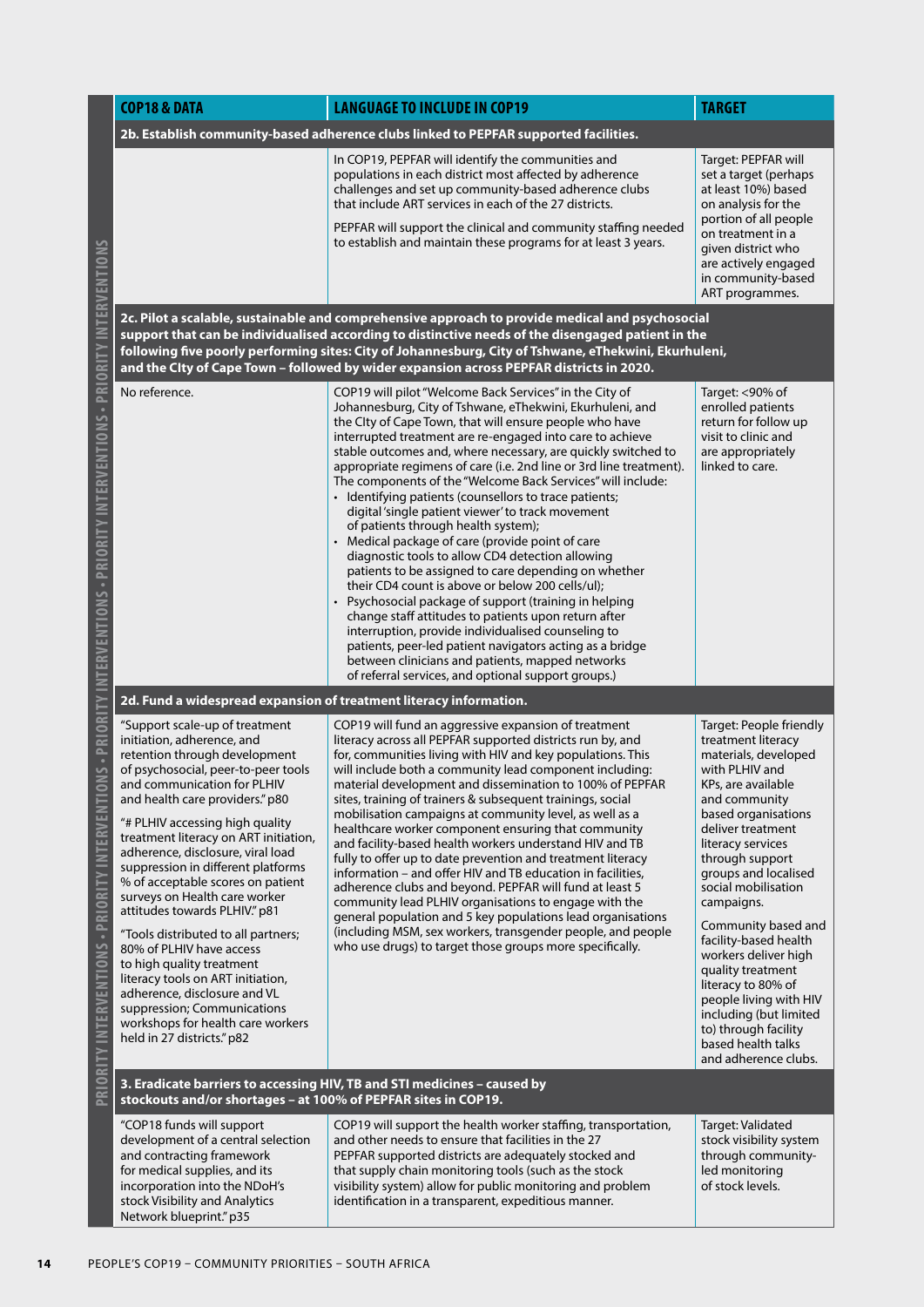| <b>COP18 &amp; DATA</b>                                                                                                                                                                                                                                                                                                                                                                                                                                                                                                                                                                                                                                                                                                                                      | <b>LANGUAGE TO INCLUDE IN COP19</b>                                                                                                                                                                                                                                                                                                                                                                                                                                                                                                                                                                                                                                                                                                                                                                                                                                                                                                                    | <b>TARGET</b>                                                                                                                                                                                                                                                                       |  |
|--------------------------------------------------------------------------------------------------------------------------------------------------------------------------------------------------------------------------------------------------------------------------------------------------------------------------------------------------------------------------------------------------------------------------------------------------------------------------------------------------------------------------------------------------------------------------------------------------------------------------------------------------------------------------------------------------------------------------------------------------------------|--------------------------------------------------------------------------------------------------------------------------------------------------------------------------------------------------------------------------------------------------------------------------------------------------------------------------------------------------------------------------------------------------------------------------------------------------------------------------------------------------------------------------------------------------------------------------------------------------------------------------------------------------------------------------------------------------------------------------------------------------------------------------------------------------------------------------------------------------------------------------------------------------------------------------------------------------------|-------------------------------------------------------------------------------------------------------------------------------------------------------------------------------------------------------------------------------------------------------------------------------------|--|
| 4. Fund local level community and PLHIV led groups to monitor the state of service<br>provision at PEPFAR supported sites & escalate issues of poor performance                                                                                                                                                                                                                                                                                                                                                                                                                                                                                                                                                                                              |                                                                                                                                                                                                                                                                                                                                                                                                                                                                                                                                                                                                                                                                                                                                                                                                                                                                                                                                                        |                                                                                                                                                                                                                                                                                     |  |
| No reference.                                                                                                                                                                                                                                                                                                                                                                                                                                                                                                                                                                                                                                                                                                                                                | COP19 will fund local community and PLHIV groups in at<br>least 18 of PEPFAR's 27 districts to monitor the state of service<br>provision at PEPFAR supported sites & escalate issues including<br>(but not limited to): poor performance, poor quality of services,<br>poor health worker attitudes, health and rights violations, and<br>stockouts/shortages of diagnostics and treatment. The results<br>of monitoring will be linked to a model of accelerated response<br>from PEPFAR and partners to address the issues identified<br>in order to ensure they are rapidly rectified. Widespread or<br>repeating issues identified will be discussed at Community<br>Advisory Group level in order to attempt to generate systemic<br>solutions. PEPFAR will also ensure that community based<br>and PLHIV led organisations are included in SIMS visits to<br>assess quality of service provision at supported sites.                             | Target: Issues<br>affecting HIV and TB<br>service delivery at<br>site level are rapidly<br>addressed by PEPFAR<br>and implementing<br>partners through an<br>accelerated response<br>mechanism.                                                                                     |  |
| 5a. Universal TB Screening at 100% of PEPFAR sites                                                                                                                                                                                                                                                                                                                                                                                                                                                                                                                                                                                                                                                                                                           |                                                                                                                                                                                                                                                                                                                                                                                                                                                                                                                                                                                                                                                                                                                                                                                                                                                                                                                                                        |                                                                                                                                                                                                                                                                                     |  |
| NTERVENTIONS - PRIORITY INTERVENTIONS - PRIORITY INTERVENTIONS - PRIORITY INTERVENTIONS<br>"In COP18, PEPFAR SA will support<br>the GoSA to scale up TB prevention<br>and treatment among PLHIV.<br>Priorities include increased HIV<br>testing among individuals with<br>presumptive TB and expanded<br>screening for TB among PLHIV,<br>ensuring ART for all TB/HIV co-<br>infected individuals, and increasing<br>TB preventive therapy." p24<br>"The core of the COP18 program<br>focuses on peer-led outreach and<br>mobilization, targeted strategic<br>communication and demand<br>creation, and key population-<br>friendly mobile and drop-in<br>centers providing HIV, STI, and TB<br>screening, testing and treatment<br>services, and PrEP." p26 | PEPFAR SA will integrate TB screening into HIV case<br>finding, and ensure that 100% of people presenting<br>for care are screened for TB using the TB symptom<br>screen and, where indicated, chest X-ray.<br>PEPFAR SA will use GeneXpert MTB/RIF Ultra as the initial<br>TB diagnostic test for all people who screen with TB<br>symptoms, and support training and equipment necessary<br>to obtain specimen samples for Ultra testing and culture<br>from adults with possible extrapulmonary TB and children,<br>and to support clinical TB diagnosis in children.<br>PEPFAR SA will ensure that the outcome of TB screening<br>results in one of two mutually exclusive decisions: 1) people<br>diagnosed with TB should be started on treatment; 2)<br>people in whom active TB is ruled out should receive TPT.                                                                                                                               | Target: 100% of<br>people presenting<br>for care screened for<br>TB using TB symptom<br>screen and, where<br>indicated, chest X-ray.<br>100% of people<br>with TB symptoms<br>identified during<br>screening are tested<br>using GeneXpert<br>MTB/RIF Ultra,<br>including children. |  |
| 5b. Improved access to TB LAM testing for people with advanced HIV in both hospital and ambulatory settings                                                                                                                                                                                                                                                                                                                                                                                                                                                                                                                                                                                                                                                  |                                                                                                                                                                                                                                                                                                                                                                                                                                                                                                                                                                                                                                                                                                                                                                                                                                                                                                                                                        |                                                                                                                                                                                                                                                                                     |  |
| No reference to LAM in COP18.<br>Ref: "From 2012 to 2016 the<br><b>PRIORITY INTERVENTIONS - PRIORITY</b><br>proportion of patients presenting<br>with advanced HIV disease<br><b>fin South Africal remained</b><br>relatively unchanged and ranged<br>from 34.8% to 32.9%."16<br>Ref: In the Western Cape,<br>51.8% of people attending HIV<br>care with CD4<50 were ART<br>experienced in 2016. 17                                                                                                                                                                                                                                                                                                                                                          | PEPFAR SA will make LAM testing available in all settings<br>where PLHIV present for care, including both inpatient<br>and outpatient settings. In inpatient, hospital settings,<br>PEPFAR SA will use TB LAM as a screening test in all<br>hospitalized patients with HIV. In outpatient, ambulatory<br>settings, PEPFAR SA will provide LAM testing to all people<br>presenting to care with clinical signs of apparent serious<br>illness, or, if CD4 testing is available, with CD4<200<br>PEPFAR SA will support training in the use of TB LAM and<br>ensure the procurement of required commodities (TB LAM Ag<br>urine assays, urine cups, pipettes, pipette tips, timers) within<br>laboratory costs. PEPFAR SA will also support sensitization of<br>health care workers on the utility of TB LAM and its place in the<br>TB diagnostic algorithm. Task sharing should be considered<br>as the test is easy enough to be conducted by nurses. | Target: LAM testing<br>provided to 100%<br>of PLHIV who are<br>hospitalized.<br>LAM testing provided<br>to all PLHIV presenting<br>to care in outpatient<br>settings with signs<br>of advanced illness<br>or with CD4<200<br>[i.e., 33% of<br>TX_NEW target].                       |  |
|                                                                                                                                                                                                                                                                                                                                                                                                                                                                                                                                                                                                                                                                                                                                                              | PEPFAR SA will preferentially support the use of more<br>sensitive TB urine LAM tests, if they become available<br>and are recommended by WHO within COP19.                                                                                                                                                                                                                                                                                                                                                                                                                                                                                                                                                                                                                                                                                                                                                                                            |                                                                                                                                                                                                                                                                                     |  |

16. Carmona et al (2018). Available at: https://www.ncbi.nlm.nih.gov/pmc/articles/PMC5850436/pdf/ciy045.pdf

17. Osler et al (2018). Available at: https://www.ncbi.nlm.nih.gov/pmc/articles/PMC5850025/pdf/cix1140.pdf